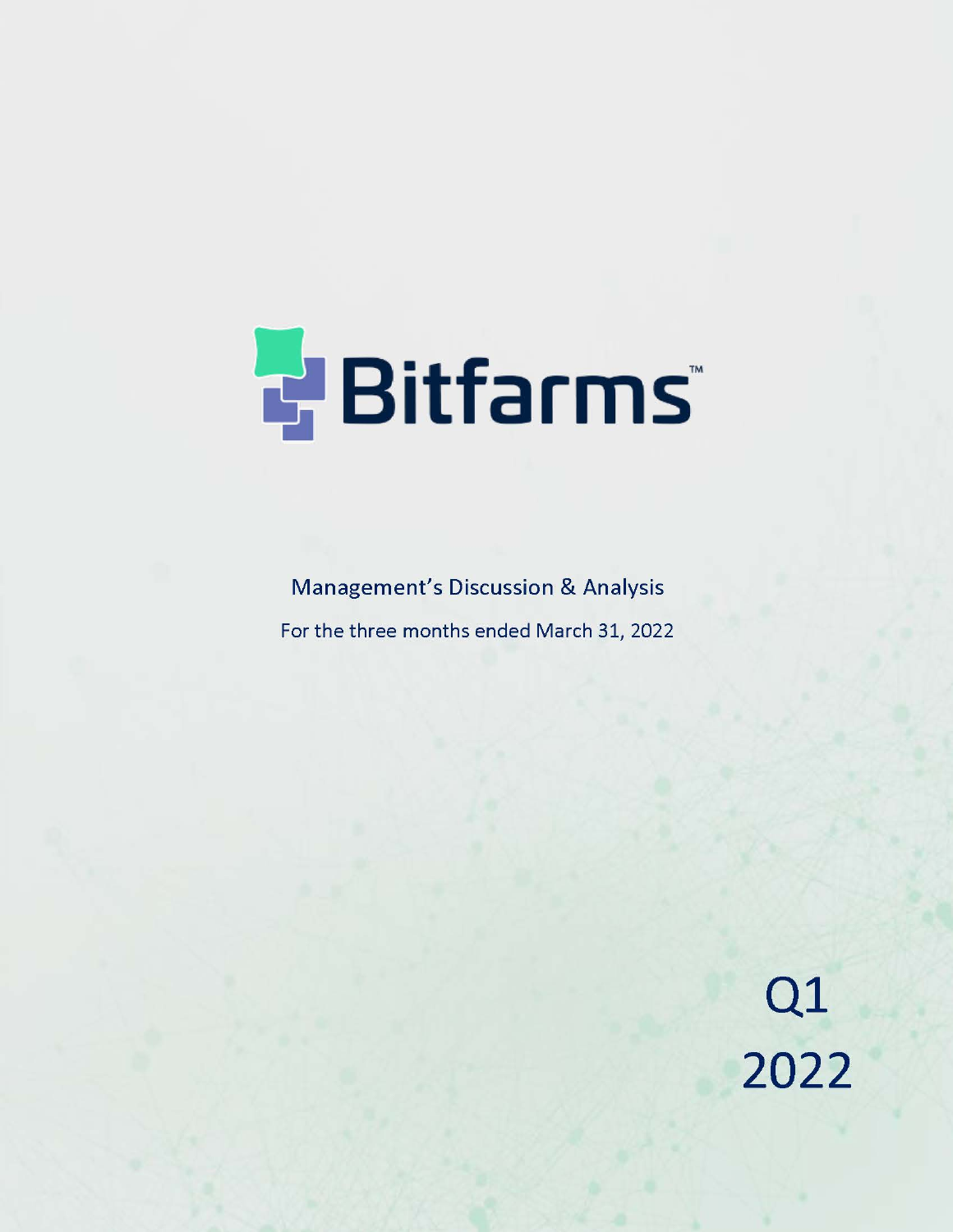

## Contents

| Introduction.      | $\overline{2}$ |
|--------------------|----------------|
|                    | 2              |
|                    | 3              |
|                    | 6              |
|                    | 7              |
|                    | 8              |
| Revenues.          | 8              |
|                    | 8              |
|                    | 8              |
| Cash Flows.        | 8              |
|                    | 9              |
|                    | 9              |
|                    | 13             |
|                    | 13             |
|                    | 14             |
|                    | 17             |
|                    | 17             |
|                    | 18             |
|                    | 19             |
|                    | 20             |
| Internal Controls. | 21             |
|                    | 21             |
|                    | 22             |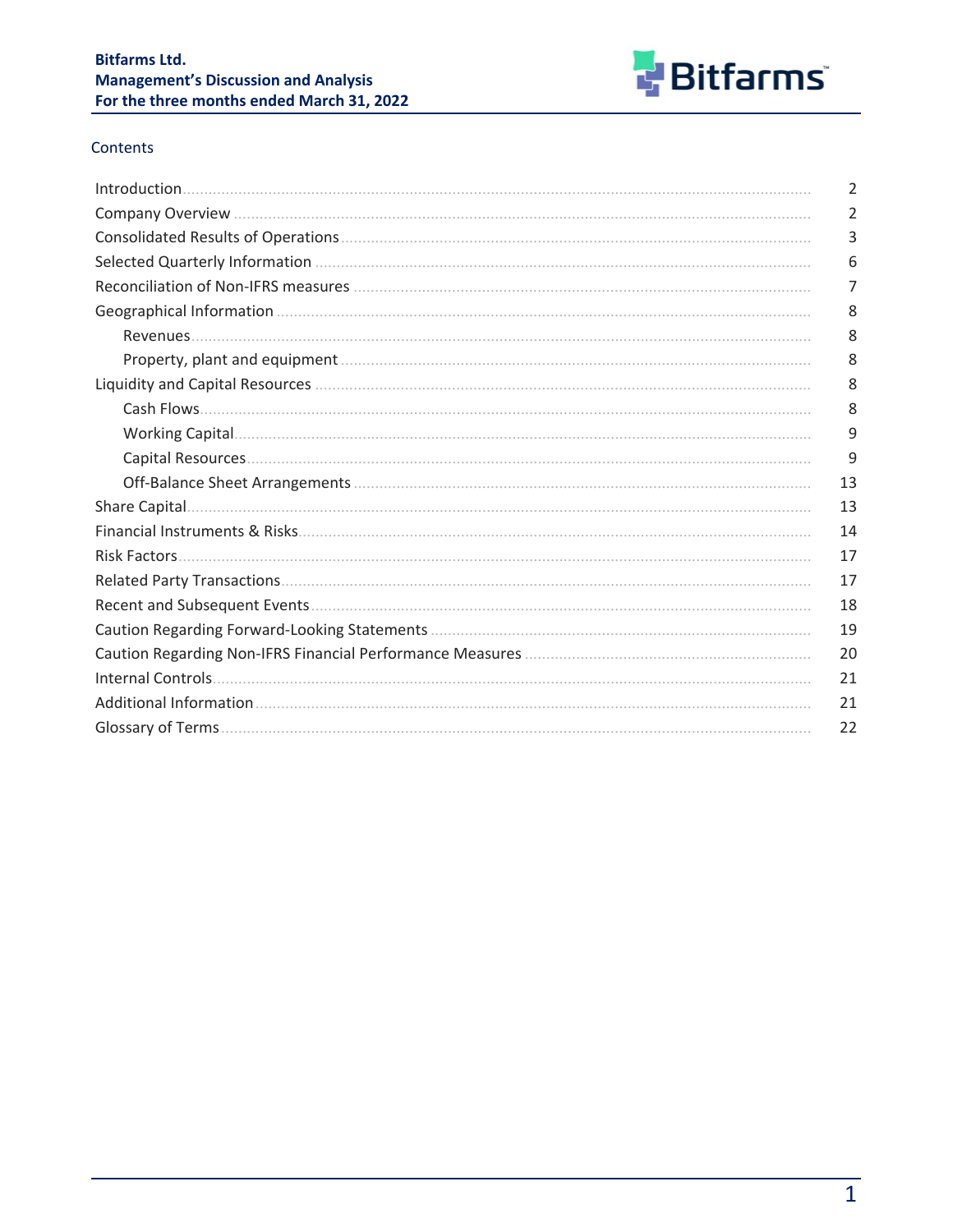

### <span id="page-2-0"></span>Introduction

The following Management's Discussion and Analysis (the "MD&A") for Bitfarms Ltd. (together with its subsidiaries, the "Company" or "Bitfarms"), dated May 16, 2022, should be read in conjunction with the Company's first quarter 2022 unaudited interim period condensed consolidated financial statements and its accompanying notes, and the 2021 audited annual consolidated financial statements and its accompanying notes. In addition, the MD&A should be read in conjunction with the Company's Annual Information Form dated March 28, 2022, which, along with the financial statements, is available on SEDAR at www.sedar.com.

The Company's first quarter 2022 unaudited interim period condensed consolidated financial statements and the accompanying notes have been prepared in accordance with International Financial Reporting Standards ("IFRS") as issued by the International Accounting Standards Board ("IASB"), including IAS 34. The Company's first quarter 2022 unaudited interim period condensed consolidated financial statements and this MD&A are reported in thousands of US dollars and US dollars, respectively, except where otherwise noted.

The Company utilizes a number of non-IFRS measures in assessing operating performance. Non-IFRS financial performance measures exclude the impact of certain items and are used internally when analyzing operating performance. Please refer to the "Caution Regarding Non-IFRS Financial Performance Measures" section of this MD&A for more information. This MD&A contains various terms related to the Company's business and industry which are defined in the Glossary of Terms section of this MD&A.

## Company Overview

The Company's operations are predominantly in Canada and the United States, with new operations having commenced in Paraguay in 2022 and construction of a new facility having commenced in Argentina in 2021. Bitfarms owns and operates server farms, comprised of computers (referred to as a "Miners") designed for the purpose of validating transactions, primarily on the Bitcoin Blockchain. The Miners operate 24 hours a day and revenue is earned from Block Rewards and transaction fees issued in the form of cryptocurrencies by the Bitcoin network. The Company contributes its Hashrate, which is used to validate transactions (referred to as "Mining") to a Mining Pool in exchange for cryptocurrency tokens. Bitfarms accumulates its mined cryptocurrencies or exchanges them for U.S. dollars, as needed, through reputable and established cryptocurrency trading platforms. 9159-9290 Quebec Inc. (Volta), a wholly-owned subsidiary, assists Bitfarms in building and maintaining its server farms and provides electrician services to both commercial and residential customers in Quebec.

Bitfarms operates seven server farm facilities in Quebec, Canada, with electrical infrastructure capacity of 110 MW for Mining Bitcoin. The Company has contracts securing an aggregate of 160 MW of hydro-electric green energy in Quebec. On November 9, 2021, the Company acquired a Mining facility powered by hydro-electricity with a maximum capacity of up to 24 MW in Washington state as described in note 3 of the first quarter 2022 unaudited interim period condensed consolidated financial statements. The Company is currently operating 17 MW of electrical infrastructure and is in the process of upgrading the facility as described in the *Washington Expansion* section of this MD&A. In January 2022, the Company began operating a server farm facility in Paraguay, with electrical infrastructure of 10 MW powered by hydro-electric green energy. During 2021, the Company also secured 210 MW of natural gas-powered energy in Argentina and commenced the design, construction and procurement of infrastructure equipment for a mining facility at the energy source.

In addition, Bitfarms owns proprietary software that is used to control, manage, report and secure its Mining operations. The software scans and reports the location, computing power and temperature of all Miners to allow the Company to monitor performance and ensure Miners are operating at maximum capacity and uptime.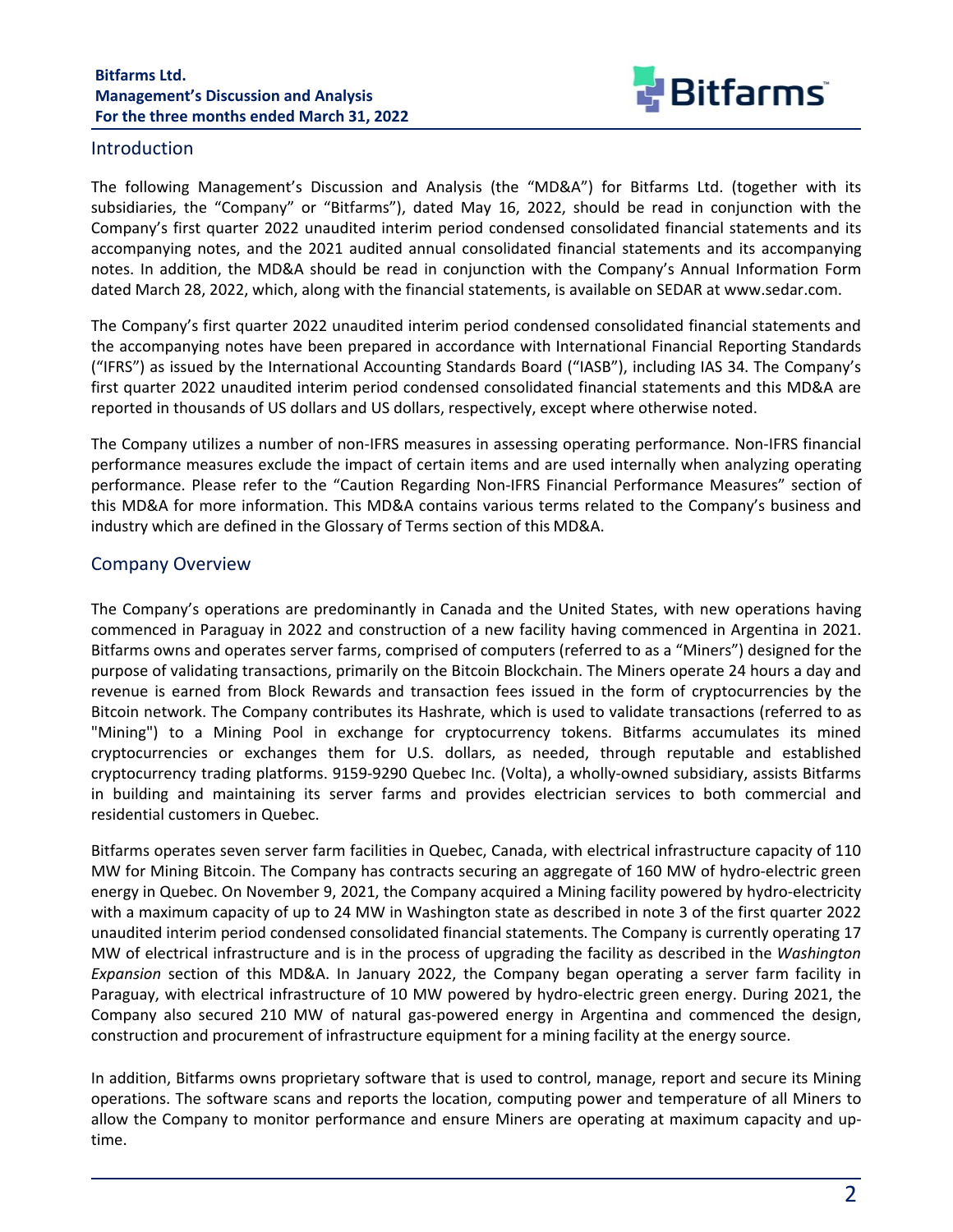

# <span id="page-3-0"></span>Consolidated Results of Operations

| (U.S.\$ in thousands except where indicated)         | Three months ended |                   |           |          |
|------------------------------------------------------|--------------------|-------------------|-----------|----------|
| For the periods ended as indicated                   | March 31,<br>2022  | March 31,<br>2021 | \$ Change | % Change |
| Revenues                                             | 40,329             | 28,432            | 11,897    | 42%      |
| Cost of sales                                        | 23,292             | 9,120             | 14,172    | 155%     |
| Gross profit                                         | 17,037             | 19,312            | (2, 275)  | (12)%    |
| Gross margin                                         | 42%                | 68%               |           |          |
| General and administrative expenses                  | 13,843             | 2,819             | 11,024    | 391%     |
| Loss on disposition of digital assets                | 34                 | 22                | 12        | 55%      |
| Gain on revaluation of digital assets                | (3,702)            |                   | (3,702)   | (100%)   |
| Gain on disposition of property, plant and equipment | (12)               | (19)              | 7         | (37%)    |
| Operating income                                     | 6,874              | 16,490            | (9,616)   | (58)%    |
| Operating margin                                     | 17%                | 58%               |           |          |
| Net financial expenses (income)                      | (4,083)            | 23,425            | (27,508)  | (117%)   |
| Net income (loss) before income taxes                | 10,957             | (6,935)           | 17,892    | 258%     |
| Income tax expense                                   | 6,438              | 670               | 5,768     | 861%     |
| Net income (loss)                                    | 4,519              | (7,605)           | 12,124    | 159%     |
| Basic earnings (loss) per share (in U.S dollars)     | 0.02               | (0.06)            |           |          |
| Diluted earnings (loss) per share (in U.S dollars)   | 0.02               | (0.06)            |           |          |
| Revaluation gain on digital assets (net of tax)      |                    | 5,128             | (5, 128)  | (100%)   |
| Total comprehensive income (loss)                    | 4,519              | (2, 477)          | 6,996     | 282 %    |
| Gross mining profit <sup>(1)</sup>                   | 30,140             | 22,267            | 7,873     | 35 %     |
| Gross mining margin <sup>(1)</sup>                   | 76%                | 80%               |           |          |
| EBITDA <sup>(1)</sup>                                | 27,033             | (3,029)           | 30,062    | 992 %    |
| EBITDA margin <sup>(1)</sup>                         | 67%                | (11%)             |           |          |
| Adjusted EBITDA <sup>(1)</sup>                       | 32,343             | 19,701            | 12,642    | 64 %     |
| Adjusted EBITDA margin <sup>(1)</sup>                | 80 %               | 69 %              |           |          |

*nm:* not meaningful

<sup>&</sup>lt;sup>1</sup> Gross mining profit, Gross mining margin, EBITDA, EBITDA margin, Adjusted EBITDA and Adjusted EBITDA margin, are non-IFRS performance measures; refer to the Non-IFRS Financial Performance Measures section of this MD&A.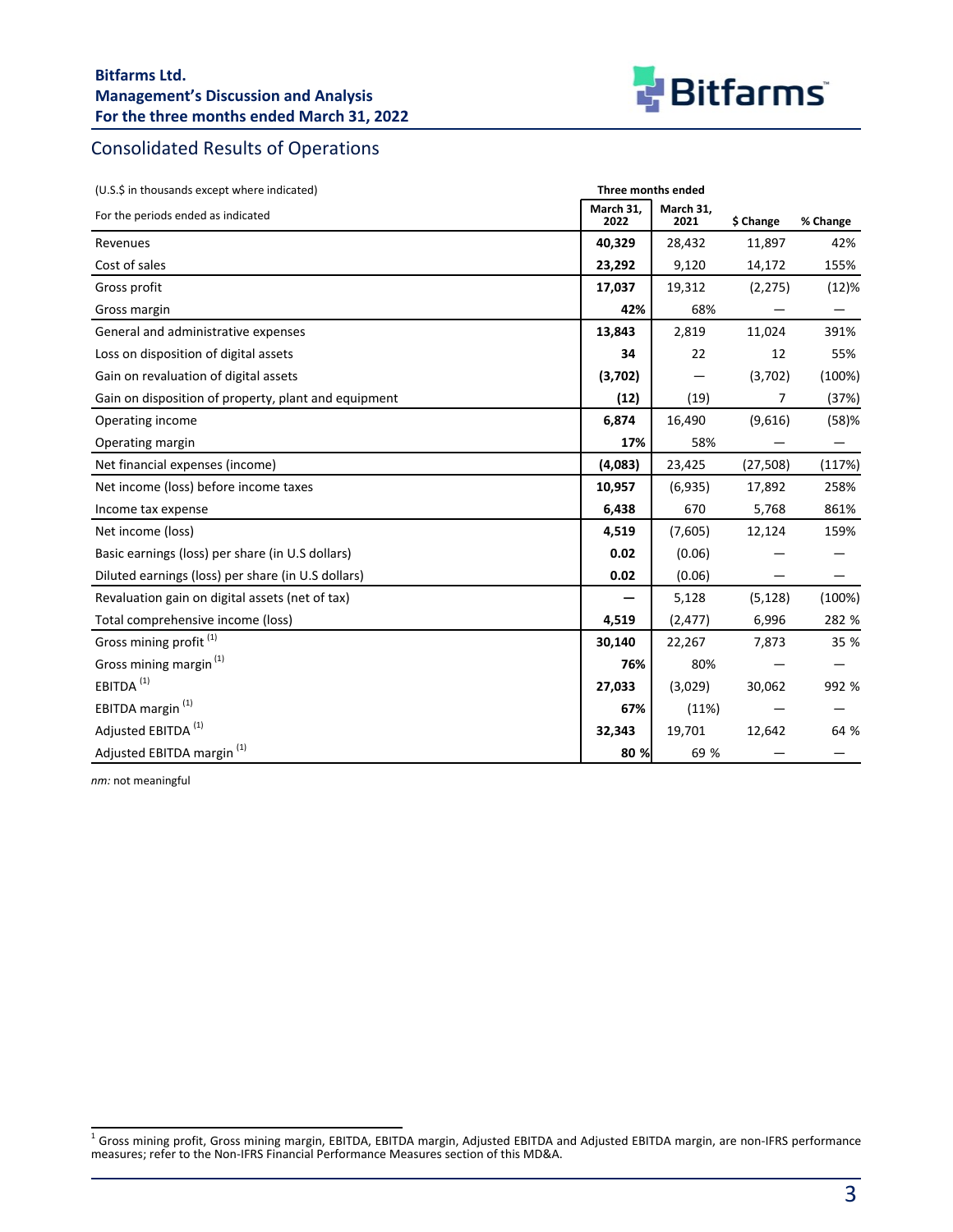

First Quarter 2022 Financial Results and Operational Highlights:

- Revenues of \$40.3 million; gross profit of \$17.0 million (42% gross margin), operating income of \$6.9 million (17% operating margin), and net income of \$4.5 million;
- Gross mining profit<sup>1</sup> of \$30.1 million (76% gross mining margin);
- Adjusted EBITDA<sup>1</sup> of \$32.3 million (80% Adjusted EBITDA margin)
- **•** EBITDA<sup>1</sup> of \$27.0 million (67% EBITDA margin);
- Mined 961 Bitcoin with an average cost of \$8,700 per Bitcoin<sup>2</sup> and held 5,244 Bitcoin valued at approximately \$238.8 million as of March 31, 2022;
- Increased Hashrate from 2.24 EH/s to 2.73 EH/s through the acquisition and installation of approximately 5,000 MicroBT Whatsminers. The Hashrate was further increased to 3.3 EH/s by the end of April 2022;
- Drew an additional \$40.0 million of the credit facility, bringing the total amount drawn to \$100.0 million, with 3,064 of the Company's 5,244 Bitcoin pledged as collateral as of March 31, 2022;
- Secured new equipment financing providing net proceeds of \$31.0 million;
- Completed construction of the first phase of the Bunker facility adding 12 MW of power capacity;
- Acquired the Garlock property, the last building needed to complete the Sherbrooke Expansion;
- Uplisted to the Toronto Stock Exchange ("TSX") from the TSX Venture Exchange on April 8, 2022; and
- Raised \$26.3 million of net proceeds through the Company's at-the-market equity program, used mainly to meet payment commitments on orders of 49,200 miners, with expected deliveries throughout 2022.

#### *Revenues*

Revenues were \$40.3 million for the three month period ended March 31, 2022 ("Q1 2022") compared to \$28.4 million for the same three month period in 2021 ("Q1 2021").

| (U.S. \$ in thousands except where indicated)                                                                                             | Note | <b>Bitcoin</b> | (USD)   | % Change |
|-------------------------------------------------------------------------------------------------------------------------------------------|------|----------------|---------|----------|
| Revenues, including Volta, during the three-month period ended March 31,<br>2021                                                          |      | 598            | 28.432  |          |
| Impact of increase in average Bitfarms' Bitcoin Hashrate in excess of the<br>increase in difficulty during Q1 2022 as compared to Q1 2021 |      | 363            | 16.496  | 58%      |
| Impact of difference in average Bitcoin price in Q1 2022 as compared to Q1<br>2021                                                        |      |                | (3,942) | (14)%    |
| Other mining variance and change in Volta and hosting revenues                                                                            |      |                | (657)   | (2)%     |
| Revenues for three months ended March 31, 2022                                                                                            |      | 961            | 40.329  | 42%      |

Notes

- 1 Calculated as the difference in Bitcoin mined in Q1 2022 compared to Q1 2021 multiplied by Q1 2021 average Bitcoin price
- 2 Calculated as the difference in average Bitcoin price in Q1 2022 compared to Q1 2021 multiplied by Bitcoin mined in Q1 2022

The most significant factors impacting the increase in Bitfarms' revenues in Q1 2022, compared to Q1 2021, are presented in the table above. Revenues increased mostly due to the increase in Bitfarms' Hashrate in excess of the increase in network difficulty, offset by the decrease in average Bitcoin price.

<sup>1</sup> Gross mining profit, Gross mining margin, EBITDA, EBITDA margin, Adjusted EBITDA and Adjusted EBITDA margin, are non-IFRS performance measures; refer to the Non-IFRS Financial Performance Measures section of this MD&A.<br><sup>2</sup> Persecents the direct sect of Pitcein based on the tatal electricity secte and where are

Represents the direct cost of Bitcoin based on the total electricity costs and, where applicable, hosting costs related to the Mining of Bitcoin, excluding electricity consumed by hosting clients, divided by the total number of Bitcoin mined.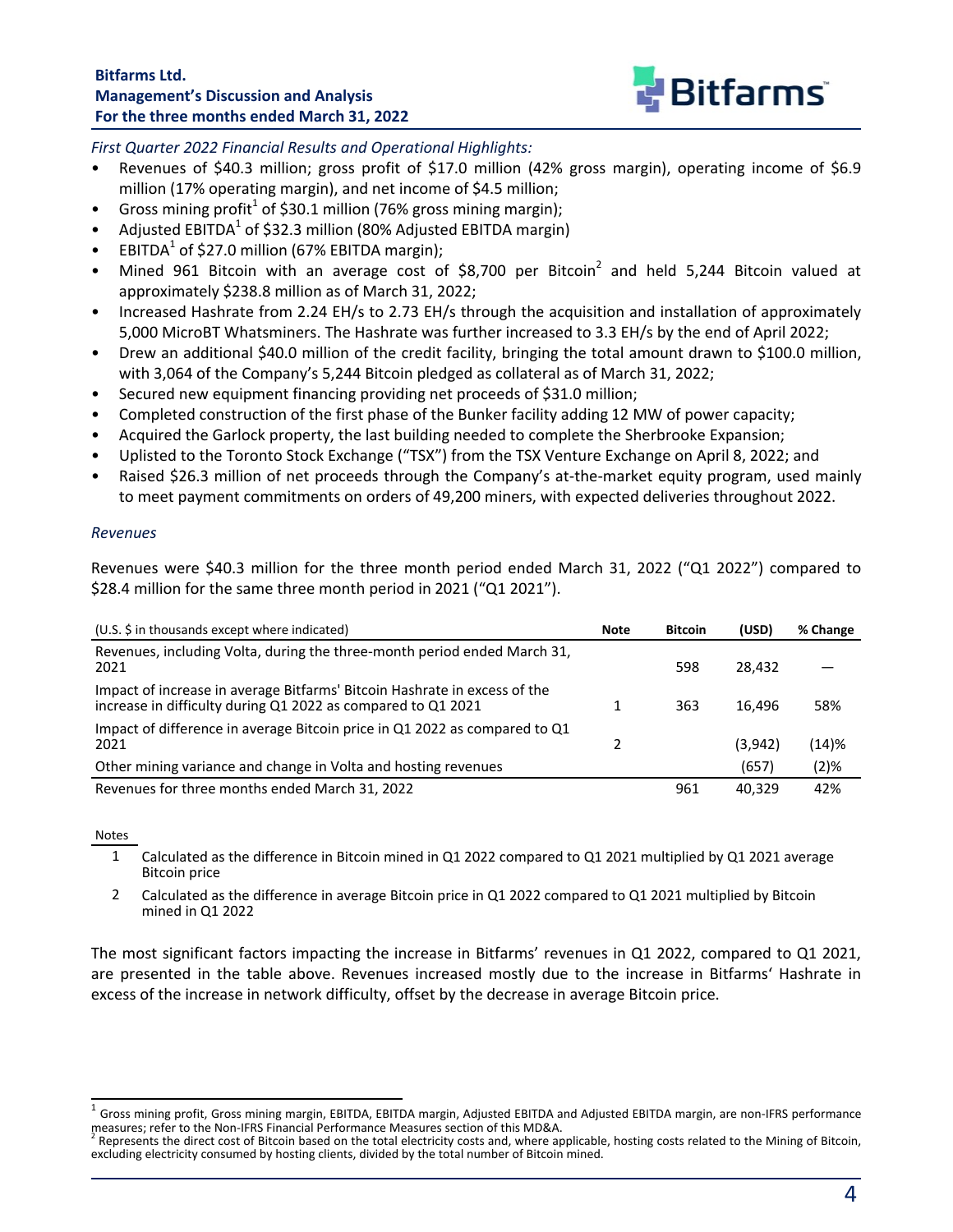

### *Cost of Sales*

Bitfarms' cost of sales for Q1 2022 was \$23.3 million compared to \$9.1 million in Q1 2021. Cost of sales includes energy and infrastructure expenses, depreciation and amortization, electrician salaries and payroll taxes and purchases of electrical components. The increase in cost of sales was mainly due to the increase in energy and infrastructure expenses and non-cash depreciation and amortization expense. Energy and infrastructure expenses increased by \$4.2 million, or 78%, partially due to the Company adding new Miners, which increased electricity utilization to an average of 94 MW during the quarter, compared to 59 MW for the same period in 2021, resulting in an increase in electricity costs of \$3.3 million. The Company also invested additional resources to repair existing Mining hardware and upgrade existing facilities which added \$0.6 million to energy and infrastructure expenses in Q1 2022 compared to the same quarter in the prior year. Depreciation and amortization expense increased by \$10.0 million as the Company added new Miners and electrical infrastructure. The remaining difference is mainly due to the Company terminating its hosting agreements under which a third party operated the Company's equipment, reducing energy and infrastructure costs by \$0.2 million in Q1 2022 compared to Q1 2021.

#### *General & Administrative Expenses*

Bitfarms' general and administrative expenses were \$13.8 million in Q1 2022 compared to \$2.8 million in Q1 2021. The increase of \$11.0 million, or 393%, in general and administrative expense was mainly due to a noncash \$5.7 million increase in share based payment expense in connection with the Company's grants of stock options subsequent to Q1 2021. In Q1 2022, the Company incurred \$1.9 million of shipping costs and duties when transferring its older generation miners from Canada to Paraguay. Other factors contributing to the increase in general and administrative expenses in Q1 2022 compared to Q1 2021 were a \$1.1 million increase in professional and other fees, mainly in connection with the consulting agreement with the previous owner of the Mining facility in Washington state, legal fees in connection with the Company's ongoing compliance as a result of its Nasdaq listing, TSX uplisting and at-the-market offering and increased public and investor relations activities. The company also incurred a \$0.7 million increase in salaries expense as a result of implementing incentive plans and hiring additional employees to support its international expansion. The Company's insurance expense also increased by \$1.1 million as a result of an appreciation in the insurable value of the Company's assets and increased industry-specific insurance premiums, as well as greater corporate liability in connection with the Company's Nasdaq listing. In Q1 2022, the Company incurred \$0.2 million more of non-refundable taxes and duties compared to Q1 2021.

#### *Net financial income and expenses*

Bitfarms' net financial income for Q1 2022 was \$4.1 million compared to net financial expenses of \$23.4 million in Q1 2021. The \$27.5 million change was primarily related to a \$19.5 million loss on the revaluation of warrants related to Private Placement closed on January 7, 2021 and the Dominion loan in Q1 2021, which were exercised in Q1 2021 and not applicable in Q1 2022, in addition to a loss on embedded derivative of \$2.6 million in Q1 2021 that no longer existed in Q1 2022. The increase of \$2.2 million in interest on credit facility and long-term debt in Q1 2022, compared to the same period last year, was mostly due to the Galaxy Digital credit facility which commenced on December 30, 2021. The increase in net financial income included a \$10.9 million gain on disposition of marketable securities, mainly related to the funding of the Argentina Expansion, that did not exist in Q1 2021. The Company has funded its expansion in Argentina through the acquisition of marketable securities and in-kind contribution of these securities to a company in Argentina that it controls. The subsequent disposition of these marketable securities in exchange for Argentine Pesos gave rise to a gain as the amount received in Pesos that exceeded the amount of Pesos the Company would have received from a direct foreign currency exchange. Offsetting the gain on disposition of marketable securities was the provision on the Argentina VAT receivable of \$2.9 million in Q1 2022, which did not exist in Q1 2021.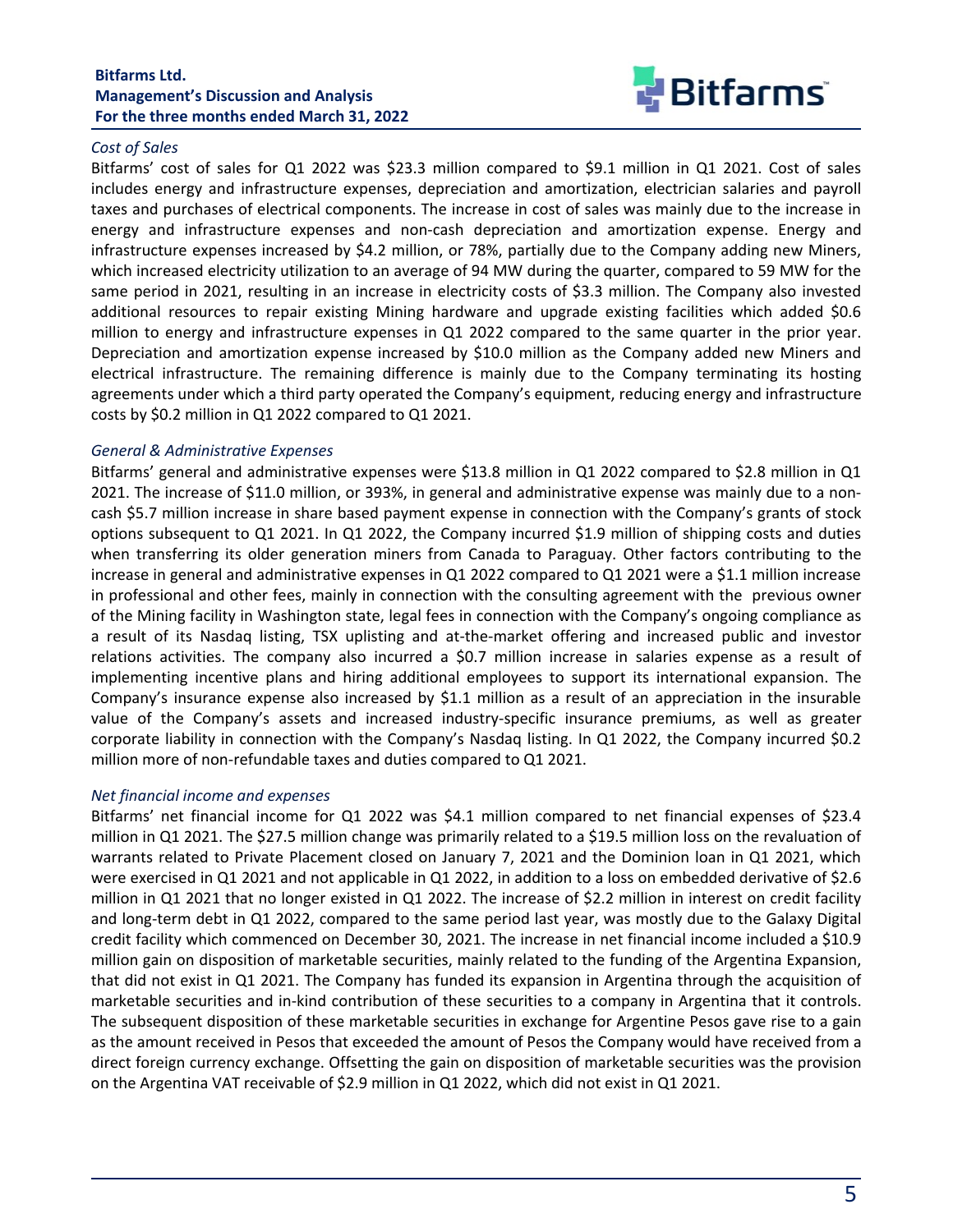

## <span id="page-6-0"></span>Selected Quarterly Information

| (U.S. \$ in thousands except<br>earnings per share) | Q1 2022 | Q4 2021 | Q3 2021 | Q2 2021 | Q1 2021 | Q4 2020 | Q3 2020 | Q2 2020* |
|-----------------------------------------------------|---------|---------|---------|---------|---------|---------|---------|----------|
| Revenues                                            | 40,329  | 59.598  | 44.774  | 36.687  | 28.432  | 11.324  | 6.795   | 7,372    |
| Net income (loss)                                   | 4,519   | 9.677   | 23.733  | (3.675) | '7,605) | (5.374) | (4.761) | (3,730)  |
| Basic net earnings (loss) per share                 | 0.02    | 0.05    | 0.14    | (0.02)  | (0.06)  | (0.06)  | (0.06)  | (0.04)   |

\*The Bitcoin Halving Event occurred on May 11, 2020, during Q2 2020.

| (U.S. \$ in thousands except where<br>indicated)        | Q1 2022 | Q4 2021 | Q3 2021  | Q2 2021 | Q1 2021 | Q4 2020 | Q3 2020  | Q2 2020* |
|---------------------------------------------------------|---------|---------|----------|---------|---------|---------|----------|----------|
| Net income (loss) before<br>income taxes                | 10,957  | 17,937  | 34,706   | (3,071) | (6,935) | (5,090) | (4, 761) | (3,734)  |
| Interest expense                                        | 3,010   | 837     | 788      | 897     | 898     | 1,756   | 1,563    | 1,400    |
| Depreciation and amortization<br>expense                | 13,066  | 10,287  | 6,261    | 4,920   | 3,008   | 2,834   | 2,924    | 2,750    |
| <b>EBITDA</b>                                           | 27,033  | 29,061  | 41,755   | 2,746   | (3,029) | (500)   | (274)    | 416      |
| Share based payment                                     | 6,105   | 10,036  | 5,787    | 6,342   | 420     | 403     | 534      | 254      |
| Loss (gain) on revaluation of<br>digital assets         | (3,702) | 3,869   | (13,893) | 14,885  |         |         |          |          |
| Impairment on property, plant<br>and equipment          |         | 1,800   |          |         |         |         |          |          |
| Impairment reversal on<br>property, plant and equipment |         |         | (1,860)  |         |         |         |          |          |
| Net financial expenses (income)<br>and other            | 2,907   | (753)   | 70       | (146)   | 22,310  | 3,653   | 105      | 765      |
| <b>Adjusted EBITDA</b>                                  | 32,343  | 44,013  | 31,859   | 23,827  | 19,701  | 3,556   | 365      | 1,435    |

While the Bitcoin mining industry experiences volatility, it is typically not subject to seasonality. Seasonal fluctuations in electricity supply, however, may impact the Company's operations. The majority of the Company's operations during the above periods were in Quebec, where power was sourced directly from Hydro-Quebec, Hydro-Magog and Hydro-Sherbrooke. The Company also had operations in Washington state which were powered by the Grant County Power Utility District and had operations in Paraguay which were powered by Compañia de Luz y Fuerza S.A. Among other phenomenon, changing weather in Quebec, Washington state, Paraguay or other jurisdictions where the Company intends to operate may impact seasonal electricity needs, and periods of extreme cold or extreme hot weather may thus contribute to service interruptions in cryptocurrency mining operations.

For Q1 2022 details, refer to the *Revenues* section, *Cash Flows* included in the *Liquidity and Capital Resources* section and *Washington Expansion* and *Paraguay Expansion* included in the *Capital Resources* section of the MD&A.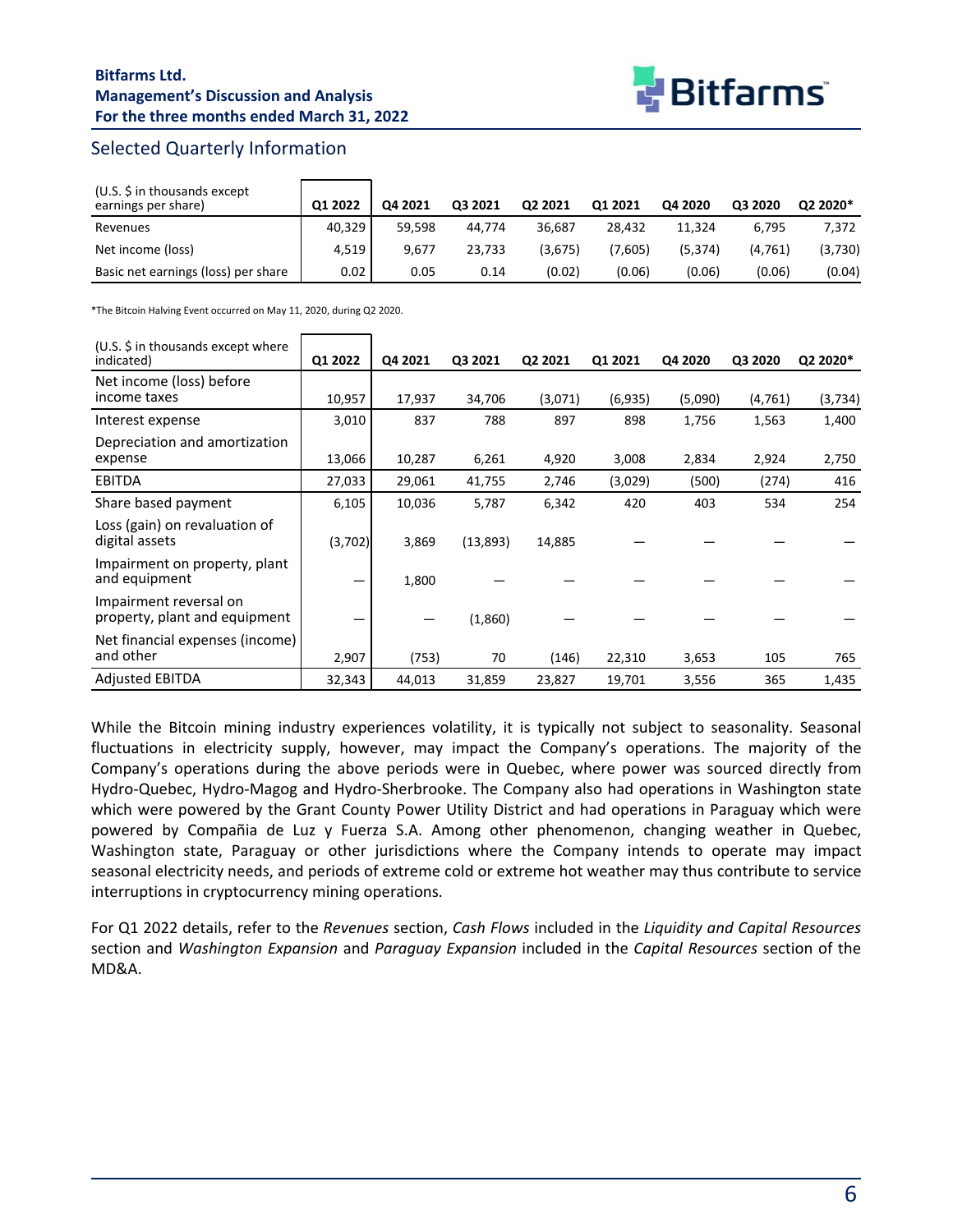

## <span id="page-7-0"></span>Reconciliation of Non-IFRS measures

The Company utilizes a number of non-IFRS measures in assessing operating performance. Non-IFRS financial performance measures exclude the impact of certain items and are used internally when analyzing operating performance. Please refer to the "Caution Regarding Non-IFRS Financial Performance Measures" section of this MD&A for more information.

#### Reconciliation of Consolidated Net Income (loss) to EBITDA and Adjusted EBITDA

| (U.S.\$ in thousands except where indicated) |                   | Three months ended |           |          |
|----------------------------------------------|-------------------|--------------------|-----------|----------|
| For the periods ended as indicated           | March 31.<br>2022 | March 31,<br>2021  | \$ Change | % Change |
| Net income (loss) before income taxes        | 10,957            | (6,935)            | 17,892    | 258%     |
| Interest expense                             | 3,010             | 898                | 2,112     | 235%     |
| Depreciation and amortization expense        | 13,066            | 3,008              | 10,058    | 334%     |
| <b>EBITDA</b>                                | 27,033            | (3,029)            | 30,062    | 992%     |
| Share based payment                          | 6,105             | 420                | 5,685     | nm       |
| Gain on revaluation of digital assets        | (3,702)           |                    | (3,702)   | (100%)   |
| Net financial expenses and other             | 2,907             | 22,310             | (19,403)  | (87%)    |
| <b>Adjusted EBITDA</b>                       | 32,343            | 19,701             | 12,642    | 64%      |

### Calculation of Gross Mining Profit & Gross Mining Margin

| (U.S.\$ in thousands except where indicated) | Three months ended |                   |           |          |
|----------------------------------------------|--------------------|-------------------|-----------|----------|
| For the periods ended as indicated           | March 31,<br>2022  | March 31,<br>2021 | \$ Change | % Change |
| Gross profit                                 | 17,037             | 19,312            | (2, 275)  | (12)%    |
| Non-mining revenues (1)                      | (604)              | (696)             | 92        | (13)%    |
| Depreciation and amortization expense        | 13,066             | 3,008             | 10,058    | 334 %    |
| Purchases of electrical components and other | 312                | 256               | 56        | 22 %     |
| Electrician salaries and payroll taxes       | 329                | 387               | (58)      | (15)%    |
| Gross mining profit (2)                      | 30,140             | 22,267            | 7,873     | 35 %     |
| Gross mining margin                          | 76 %l              | 80 %              |           |          |

(1) Non-mining revenues reconciliation:

| (U.S.\$ in thousands except where indicated)                                     |                   | Three months ended |           |          |
|----------------------------------------------------------------------------------|-------------------|--------------------|-----------|----------|
| For the periods ended as indicated                                               | March 31.<br>2022 | March 31,<br>2021  | \$ Change | % Change |
| Revenues                                                                         | 40.329            | 28.432             | 11.897    | 42 %     |
| Less mining related revenues for the purpose of calculating gross mining margin: |                   |                    |           |          |
| Mining revenues                                                                  | (39, 725)         | (27, 190)          | (12, 535) | 46 %     |
| Hosting revenues                                                                 |                   | (546)              | 546       | 100 %    |
| Non-mining revenues                                                              | 604               | 696                | (92)      | (13)%    |

(2) "Gross mining profit" is defined as Gross profit excluding depreciation and amortization and other minor items included in cost of sales that do not directly relate to mining related activities. "Gross mining margin" is defined as the percentage obtained when dividing Gross mining profit by Revenues from mining related activities.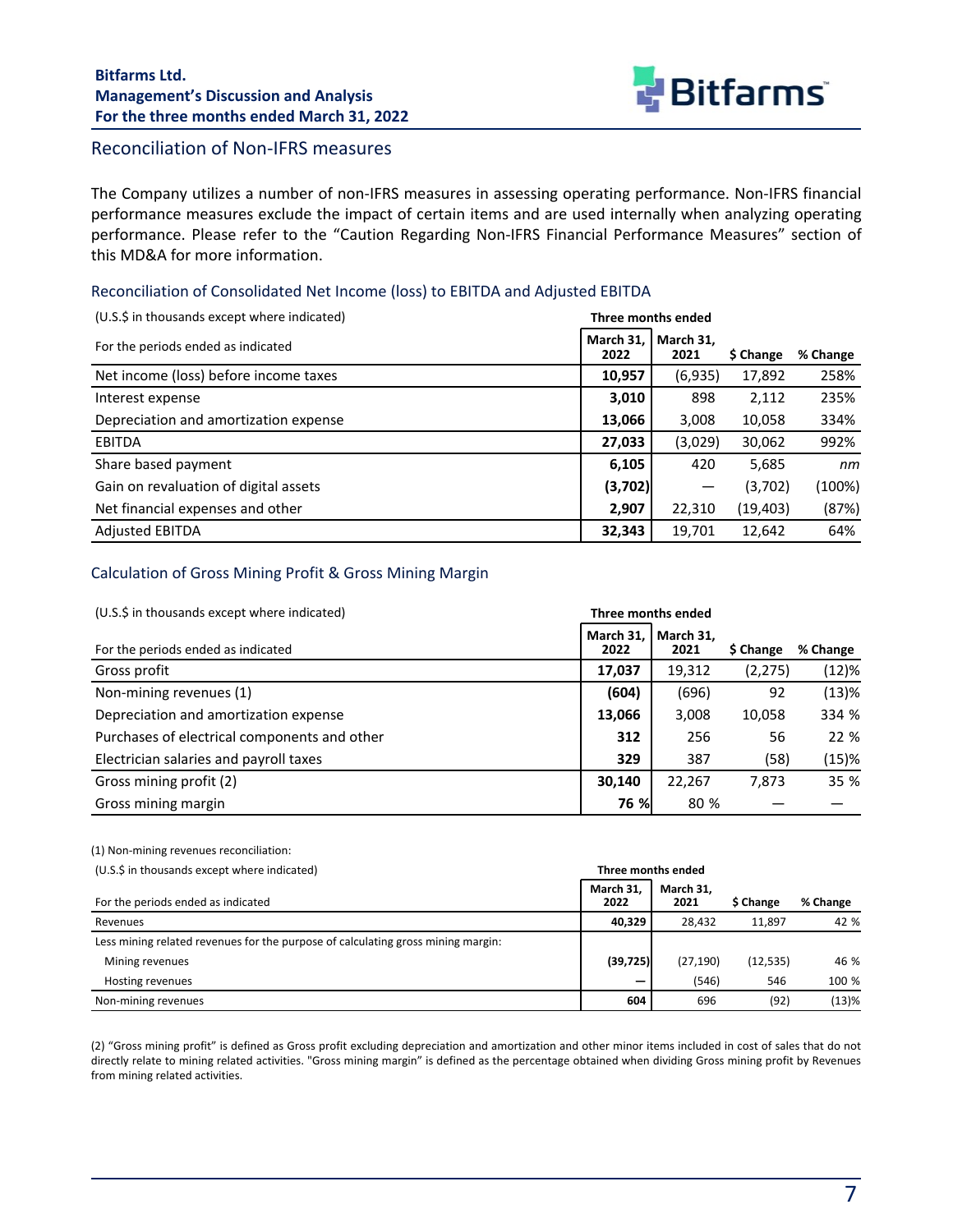

### <span id="page-8-0"></span>Geographical Information

#### *Revenues*

Bitfarms' revenues were \$40.3 million in Q1 2022, compared to \$28.4 million in Q1 2021. The increase of \$11.9 million, or 42%, in revenues was mainly due to US-based revenues of \$9.8 million during Q1 2022 compared to \$0.3 million in Q1 2021 from the Washington expansion. Revenues in Canada increased by \$1.8 million Q1 2022 when compared to the same period in the previous year. Further adding to the increase of revenues were the Paraguay revenues of \$0.6 million in Q1 2022 compared to \$nil in Q1 2021. For further details of the global increase in revenues, see the revenue reconciliation performed in the Consolidated Results of Operations section above.

### *Property, plant and equipment*

As at March 31, 2022, Bitfarms had a property, plant and equipment ("PPE") of \$180.9 million compared to a \$136.9 million as at December 31, 2021. The increase of \$44.0 million, or 32% was primarily due to a \$41.5 million increase of PPE in Canada, mainly relating to the delivery of approximately 12,000 miners from the Company's 48,000 unit order and was offset by a \$4.7 million decrease of PPE in the US mostly due to depreciation expense incurred. In Q1 2022, used miners from Canada were transferred to Paraguay explaining the majority of the PPE increase of \$1.5 million in Paraguay. Bitfarms also added PPE of \$5.7 million with the expansion in Argentina.

## Liquidity and Capital Resources

As discussed below, the Company's financing strategy involves utilizing short-term debt, long-term debt and equity instruments. The Company anticipates requiring additional funds to complete its growth plans discussed in the *Expansions* section of this MD&A.

Although the Company operates through subsidiaries, there are no material legal or practical restrictions on the ability of the subsidiaries to transfer funds to the Company.

### Cash Flows

| (U.S. \$ in thousands except where indicated)     |                   | Three months ended |           |          |
|---------------------------------------------------|-------------------|--------------------|-----------|----------|
| For the periods ended as indicated                | March 31,<br>2022 | March 31.<br>2021  | \$ Change | % Change |
| Cash, beginning of the period                     | 125,595           | 5.947              | 119.648   | nm       |
| Cash flows from (used in):                        |                   |                    |           |          |
| Operating activities                              | (29, 232)         | (8, 436)           | (20, 796) | 247%     |
| Investing activities                              | (111,010)         | (28, 746)          | (82, 264) | 286%     |
| <b>Financing activities</b>                       | 91,940            | 84,264             | 7,676     | 9%       |
| Exchange rate differences on currency translation |                   | 4                  | (3)       | (75%)    |
| Cash, end of the period                           | 77,294            | 53,033             | 24,261    | 46%      |

### *Cash Flows used in Operating Activities*

Cash flows used in operating activities increased by \$20.8 million during the three months ended March 31, 2022, compared to the three months ended March 31, 2021. The Company incurred negative operating cash flows due to the Bitcoin retention program beginning January 2021 which led to 5,244 Bitcoin being held as of March 31, 2022 rather than being converted into fiat currency. The decrease in net cash flows from operating activities was primarily driven by higher energy and infrastructure costs, higher cash general & administrative expenses, taxes paid and additional long-term deposits placed in connection with the Company's expansions.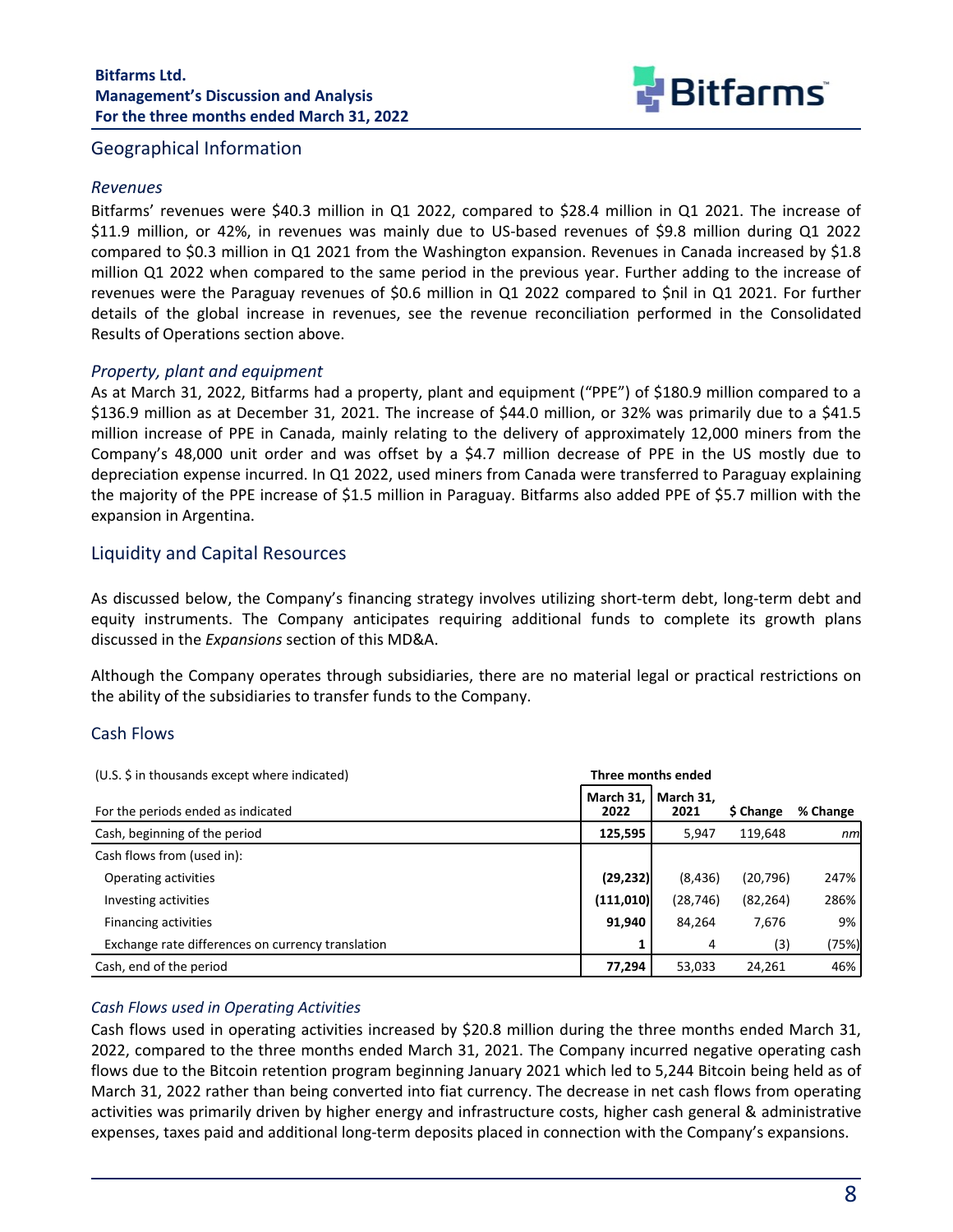

#### <span id="page-9-0"></span>*Cash Flows used in Investing Activities*

Cash flows used in investing activities increased by \$82.3 million during the three months ended March 31, 2022, compared to three months ended March 31, 2021. This was primarily due to \$22.6 million of net additions to PPE in Q1 2022 for Miners and infrastructure buildout compared to \$6.9 million of net additions in Q1 2021. In addition, \$43.2 million was used to purchase 1,000 Bitcoin as well as \$45.1 million in advanced payments made on new PPE, mostly related to securing the delivery of 48,000 MicroBT Miners and 1,200 Bitmain Miners for delivery throughout 2022, as well as construction deposits relating to the Argentina expansion. 

### *Cash Flows from Financing Activities*

Cash flows from financing activities increased by \$7.7 million during the three months ended March 31, 2022, compared to three months ended March 31, 2021. This was primarily due to \$40.0 million proceeds from the new credit facility, \$31.0 million of proceeds from new long-term debt and \$26.3 million of net proceeds from the Company's at-the-market equity program. These proceeds were partially offset by payments relating to long-term debt and lease liabilities of approximately \$4.3 million and \$1.0 million, respectively. In Q1 2021, \$57.5 million was raised from the issuance of common shares and warrants and \$41.2 million was raised from the exercise of warrants and stock options. These proceeds were offset by long-term debt and lease repayments of \$13.4 million and \$1.1 million, respectively, including the repayment of the Dominion loan.

#### Working Capital

As at March 31, 2022, Bitfarms had working capital of \$180.9 million which is comparable to working capital of \$185.9 million as at December 31, 2021.

#### Capital Resources

Bitfarms' capital management objective is to provide the financial resources that will enable the Company to maximize the return to its shareholders while optimizing its cost of capital. In order to achieve this objective, the Company monitors its capital structure and makes adjustments as required in light of changes in economic conditions and the risks to which the Company is exposed. The Company's strategy for achieving this objective is to maintain a flexible capital structure that optimizes the cost of capital at an acceptable level of risk, to preserve its ability to meet financial obligations as they come due, and to ensure the Company has sufficient financial resources to fund its organic and acquisitive growth.

The Company presently anticipates that additional financing will be required to complete the required remaining payments on its order of 48,000 Miners scheduled for delivery throughout 2022 and to complete construction of the Argentina and Sherbrooke expansions which are necessary for the Company to meet its objective of generating 8.0 Exahash of computing power by the end of 2022. The Company also anticipates that additional financing will be required to purchase the miners required to utilize its maximum capacity. In order to achieve these business objectives, the Company may liquidate or borrow against the Bitcoin that have been accumulated as of the date hereof as well as Bitcoin generated from ongoing operations, which may or may not be possible on commercially attractive terms.

Bitfarms may manage its capital structure by issuing equity, obtaining loan financing, adjusting capital spending, or disposing of assets. Refer to the *Commitments and Liquidity Risk* section of this MD&A for more details. 

#### *Bitcoin Retention Program*

In early January 2021, the Company implemented a Bitcoin retention program pursuant to which the Company has added 3,301 Bitcoin to its balance sheet during the year ended December 31, 2021 and 1,943 during the three months ended March 31, 2022, including the purchase of 1,000 Bitcoin, for a total of 5,244 Bitcoin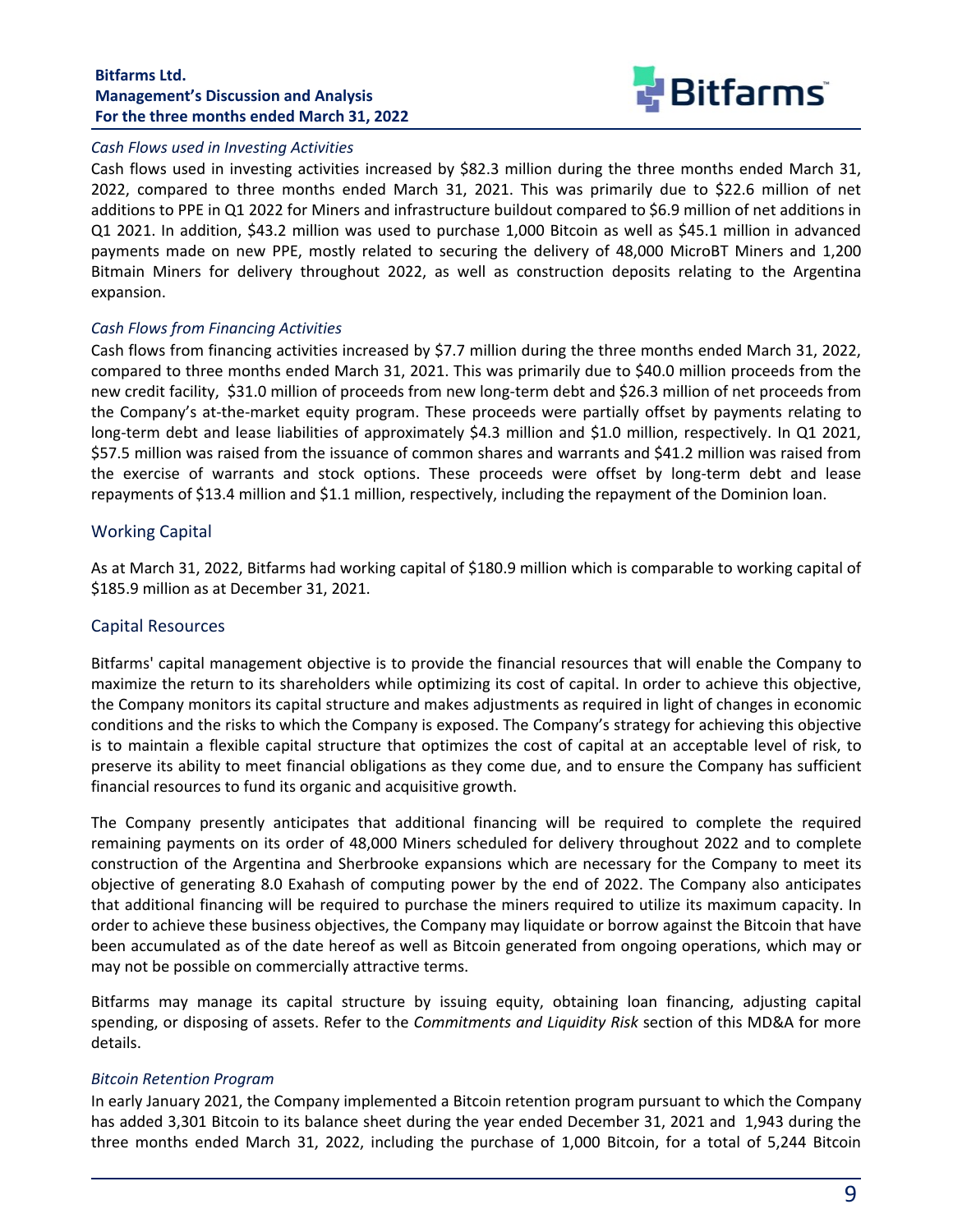

valued at approximately \$238.8 million based on a Bitcoin price of approximately \$45,500 as of March 31, 2022. 

#### *Expansions*

The Company has described its expansion plans below under the sections "Sherbrooke Expansion", "Argentina Expansion", "Paraguay Expansion" and "Washington Expansion". The Company has set a corporate goal of reaching 8.0 EH/s by the end of 2022. The Company anticipates that it's Miners and orders for Miners with delivery scheduled in 2022 will be capable of producing up to 7.2 EH/s when operational. The Company's existing infrastructure construction contracts are projected to provide capacity for 6.0 EH/s of Miners by yearend 2022, reflecting adjustments to its Argentina construction plan, and expansion opportunities in Canada and Paraguay. The Company's 2022 quarterly ending Hashrate targets based on current infrastructure construction and miner deliveries schedules are 4.0 EH/s as of June 30, 2022, 4.2 EH/s as of September 30, 2022 and 6.0 EH/s as of December 31, 2022. The Company continues to evaluate opportunities that will provide the additional infrastructure and Mining hardware to reach and exceed its 8.0 EH/s goal by the end of 2022.

The estimated costs and timelines to achieve these expansion plans may change based on, among other factors, the prevailing price of Bitcoin, network difficulty, supply of cryptocurrency mining equipment, supply of electrical and other supporting infrastructure equipment, construction materials, currency exchange rates, the impact of COVID-19 on the supply chains described above and the Company's ability to fund its initiatives. The Company's expansion plans are reliant on a consistent supply of electricity at cost-effective rates; see the *Economic Dependence on Regulated Terms of Service and Electricity Rates Risks* of the MD&A for the year ended December 31, 2021 dated March 28, 2022 for further details.

### *Sherbrooke Expansion*

Bitfarms completed Phases 1 and 2 of the Sherbrooke Expansion at the de la Pointe property in 2019, representing 30 MW of electrical infrastructure. In response to complaints concerning noise at the de la Pointe property and indications from Sherbrooke municipal officials that they were reviewing applicable regulations, the Company met with community residents and city officials on several occasions during 2020 and 2021. The Company constructed a sound barrier wall at a cost of approximately \$0.3 million in 2020 and invested \$0.7 million to install quieter exhaust structures and fans as well as other sound mitigating measures, including real-time sound monitoring equipment and feedback channels for residents to communicate directly with the Company. 

In September 2021, the Company reached an agreement with the City of Sherbrooke to gradually retire Phases 1 and 2 of the Sherbrooke Expansion. Under the agreement, the Company will reduce its consumption at the de la Pointe property to 18 MW at the earlier of the completion of 66 MW of new electrical infrastructure elsewhere in the City of Sherbrooke, or May 31, 2022. The Company will entirely relocate its operations from Phases 1 and 2 of the Sherbrooke Expansion at the earlier of the completion of 80 MW of new electrical infrastructure in the City of Sherbrooke, or February 28, 2023. In addition, the Company has the option to sell the building currently housing Phases 1 and 2 of the Sherbrooke Expansion to the City of Sherbrooke for approximately \$2.3 million (\$3.0 million CAD). The agreement does not restrict the Company to sell the building to a third party.

The Company entered into lease agreements for two new facilities in Sherbrooke: "Leger" and "The Bunker". These facilities will include similar sound mitigating mechanisms as were successfully installed in the de la Pointe facility. Construction in Leger is expected to be completed in the first half of 2022 with 30 MW of capacity available which can accommodate up to 8,000 new generation miners producing approximately 800 PH/s. Construction for 16 MW of the 30 MW was completed during Q1 2022 and on April 6, 2022, Leger was operational and is currently adding over 250 PH/s with 2,500 latest generation miners. The Bunker,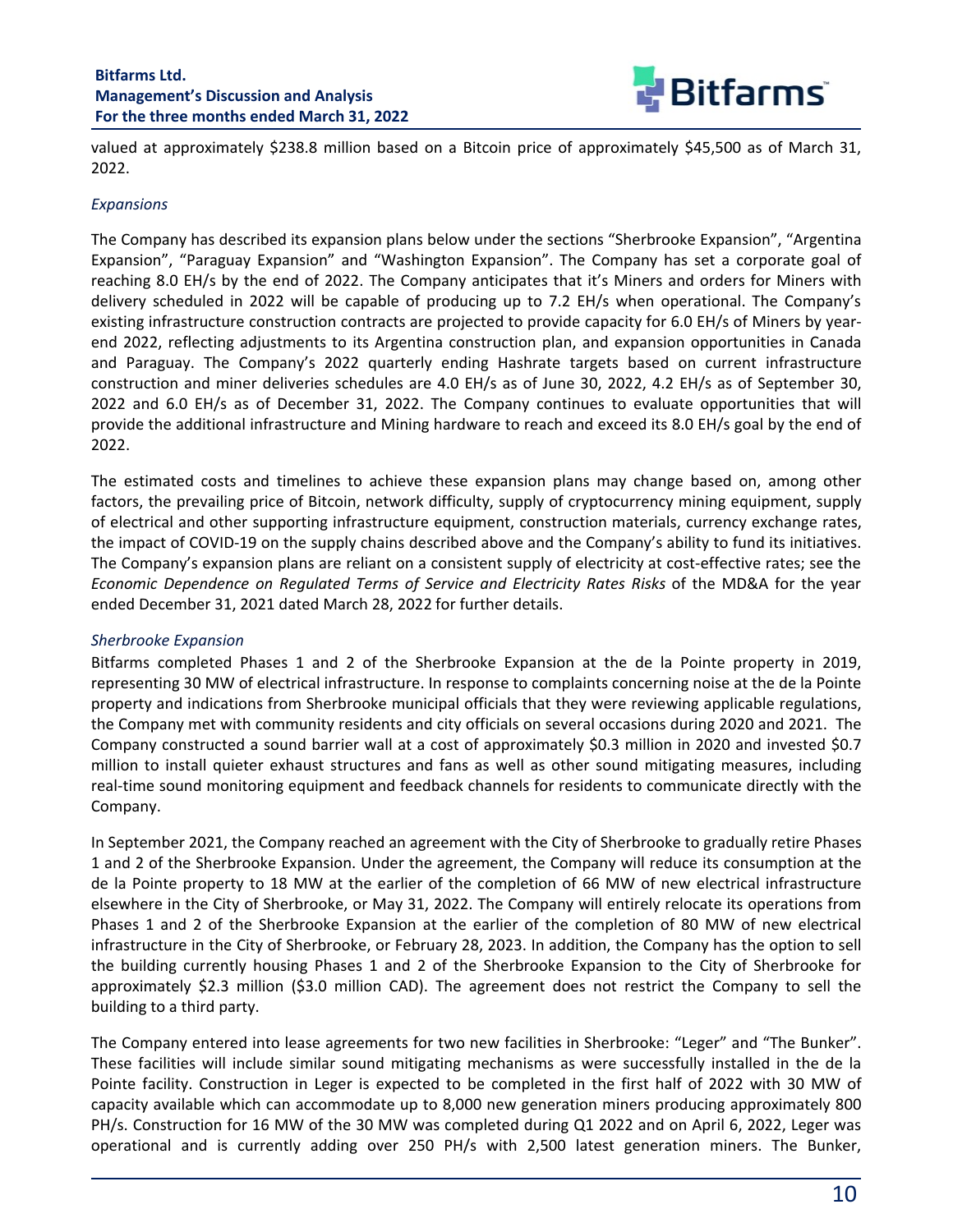

representing 48 MW of capacity, is expected to be completed in three phases during 2022, and capable of accommodating 13,000 new generation miners producing approximately 1.3EH/s. Construction of the Bunker is expected to occur in three separate phases:

- Phase one, representing 18 MW, was constructed in a pre-existing building. Internal infrastructure work began in Q4 2021 with the first 12 MW becoming operational in March 2022, and the remaining 6 MW scheduled for completion in mid-2022.
- Phase two, representing 18 MW, is in a portion of the building still under construction. Internal infrastructure work has begun and is scheduled to be operational in mid-2022.
- Phase three, representing the remaining 12 MW, is in a portion of the building that is under construction and operations are expected to commence in the second half of 2022.

The expected capital cost for the construction of the infrastructure for Leger and The Bunker is approximately \$17 million to \$19 million. As of the date of this MD&A, the Company has completed Phase one of the Bunker and the 30 MW Leger facility. As of March 31, 2022, the Company acquired \$12.7 million of property, plant and equipment and placed \$1.9 million of additional deposits for property plant and equipment for the construction of Leger and The Bunker. The Company plans to deploy a significant portion of its order of 48,000 MicroBT miners at these facilities, with deliveries scheduled to arrive throughout 2022. The Miners expected to be installed in Sherbrooke have an an estimated cost of \$80 to \$90 million. As of March 31, 2022, the Company added approximately 12,000 miners with a cost of \$42.6 million. The Company's commitments in connection with its order of 48,000 MicroBT Miners are outlined in the Commitments and Liquidity Risk section of this MD&A. The Company anticipates that these costs will be shared between the Leger and The Bunker facilities. In March 2022, the Company acquired an existing building in Sherbrooke ("Garlock") at a cost of approximately \$1.8 million and the issuance of 25,000 common share purchase warrants to the seller featuring a two-year life and a strike price of \$3.47. The Garlock property, which is expected to be completed in one phase and be operational by the first quarter of 2023, represents 18 MW of electrical infrastructure at an estimated cost of approximately \$4.5 million, excluding the cost of the property. The Garlock property, combined with the Bunker and Leger properties, are intended to replace the de la Pointe property and fully utilize the Company's power contracts in the municipality in accordance with the Company's agreement with the City of Sherbrooke reached in September 2021.

### *Argentina Expansion*

In April 2021, the Company entered into an eight-year power purchase agreement for up to 210 MW with a private Argentinian power producer. The agreement establishes that the power producer will supply the Company with power at a rate of \$0.02 per kilowatt hour for the first four years, up to a maximum amount of 1,103,760 megawatt hours per year and is subject to certain adjustments, variable pricing components and conditions. The pricing on the remaining four years of the eight year energy contract will be determined by a formula that is largely dependent on natural gas prices. The agreement also allows for the power producer to renegotiate the \$0.02 per kilowatt hour rate if the ratio of the exchange rate under the blue-chip swap mechanism used in Argentina to the official exchange rate is less than 1.50. For further details on the Company's power purchase agreement, refer to the Economic Dependence on Regulated Terms of Service and Electricity Rates Risks section of the MD&A for the year ended December 31, 2021 dated March 28, 2022. In July 2021, the Company entered into an eight-year lease agreement, comprising annual payments of approximately \$0.1 million, with the power producer to lease land within the power producer's property for the mining facility's construction. In September 2021, the Company entered into a contract with Proyectos y Obras Americanas S.A. ("PROA") to provide engineering, procurement, and construction services for the Argentina facility. PROA specializes in utility-grade electrical infrastructure and civil construction with relevant expertise in the design and construction of electrical interconnections, high voltage electrical lines, and transformers needed for operations of the size of the planned Argentina facility. The Company has also engaged Dreicon S.A. as an independent engineering firm to oversee construction, quality control and project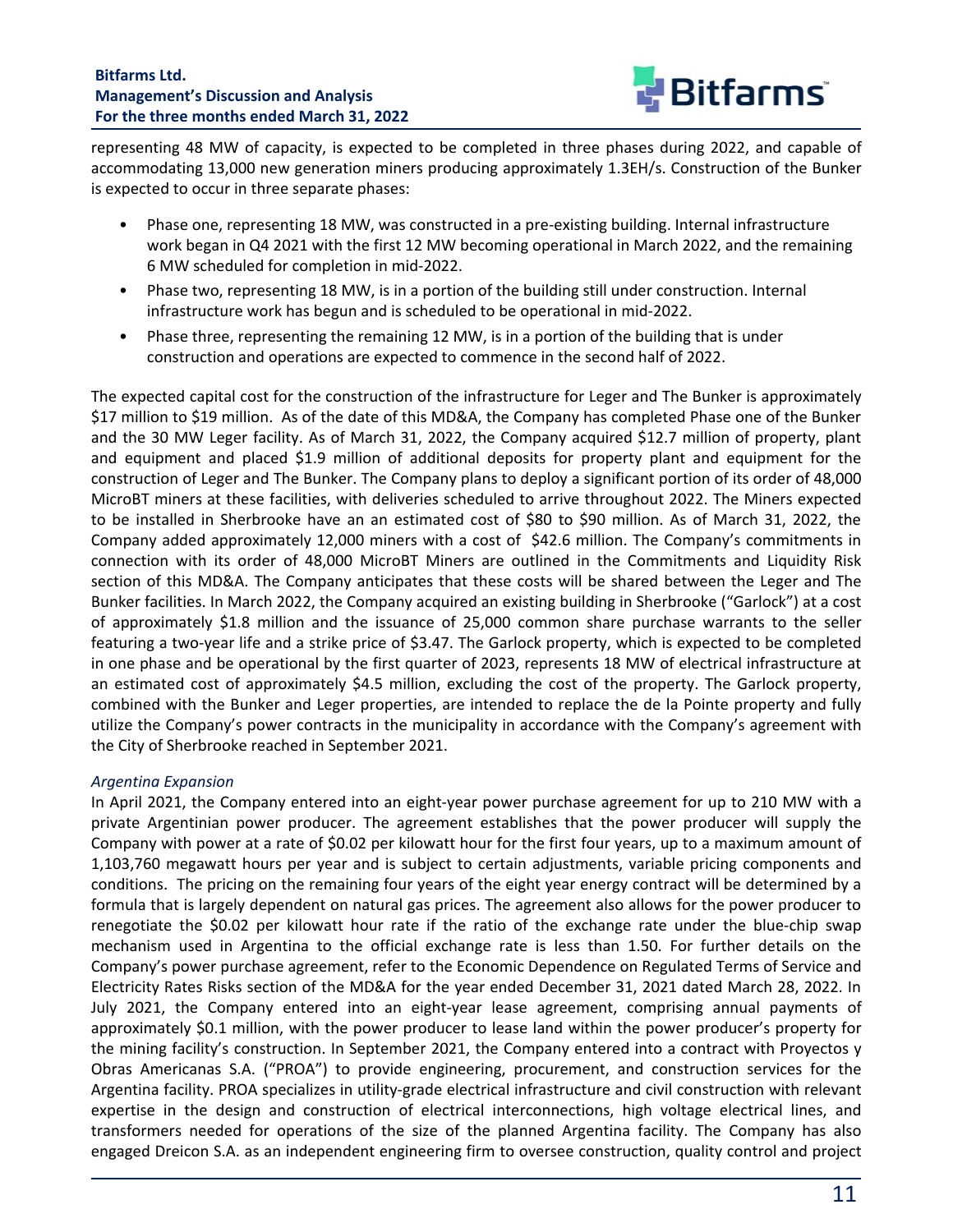

milestones for the Company's projected buildout schedule. As of March 31, 2022, the Company has placed deposits of \$23.4 million with suppliers for construction costs, acquired \$6.2 million of property, plant and equipment, incurred \$0.3 million of expenditures relating to design and feasibility studies and recorded cumulative gains on disposition of marketable securities of \$17.1 million associated with the conversion of funds into the Argentine Pesos for disbursements. The facility, if fully developed, is expected to comprise up to four separate warehouse-style buildings. The adverse impact of recent geopolitical events on natural gas prices is leading the Company to reassess the timing and scale of its build-out of this facility. The first warehouse, which is included in the capacity needed to reach the 6.0 EH/s figure, represents approximately 50 MW of incremental infrastructure capacity and is expected to be completed in October 2022. The second warehouse represents approximately 50 MW of infrastructure capacity is expected to be completed in  $Q1$ 2023. The costs of developing the two warehouses is currently estimated to range from \$55 million to \$65 million, net of any expected gains on disposition of marketable securities in connection with the Company's mechanism for funding the Argentina Expansion, as described above, and excluding importation costs. All four warehouses, if built, are expected to be able to accommodate over 55,000 new generation Miners, and be capable of producing approximately 5.5 EH/s. The Company plans to deploy a significant portion of its order of 48,000 MicroBT miners at this facility, with deliveries currently scheduled to arrive throughout 2022. The Company's commitments in connection with its order of 48,000 MicroBT Miners are outlined in the Commitments and Liquidity Risk section of this MD&A.

#### *Paraguay Expansion*

During the year ended December 31, 2021, the Company entered into an annually renewable 10 MW power purchase agreement with a power producer in Paraguay at a current effective electricity cost of \$0.036 per kilowatt hour. The Company also entered into a five-year lease agreement with the same counterparty, beginning August 1, 2021 with monthly payments of \$20,000 to lease land at the existing facility and, separately, entered into a construction contract to develop the facility. The construction of the facility cost \$1.1 million and was completed in December 2021 and became operational in January 2022. Currently, the facility accommodates 2,900 of the Company's older generation Miners and generates approximately 110 PH/ s. 

### *Washington Expansion*

On November 9, 2021, the Company completed the acquisition of a facility in Washington state consisting of 12 MW of hydro-electric power purchase agreements, an additional 12 MW of in-process applications for expanded power-purchase agreements, transformers with 17 MW of capacity, land, buildings, electrical distribution equipment and a below market lease for a 5 MW facility that expires on November 8, 2022. The Company is currently operating 17 MW of electrical infrastructure with the majority of the Company's Antminer S19j Pro Miners generating approximately 570 PH/s in this facility. The Company's power supplier has provided a preliminary indication that the first 6 MW of in-process applications are estimated to be energized in Q3 2022 with the remaining 6 MW of in-process applications estimated to be energized in Q2 2024. The Company estimates incremental capital expenditures of \$4.8 million in order to operationalize the first 6 MW. As at March 31, 2022, the Company had placed deposits for 6 MW of immersion cooling technology in the amount of \$1.5 million. Upon closing of the transaction, the Company transferred approximately \$23.0 million in cash and 414,508 Common shares with a value of \$3.7 million on the closing date. The net identifiable assets acquired include: electrical distribution equipment valued at \$6.0 million, buildings valued at \$0.7 million, land valued at \$0.1 million and a favourable lease valued at \$2.0 million. The acquisition resulted in the Company recording goodwill of \$17.9 million.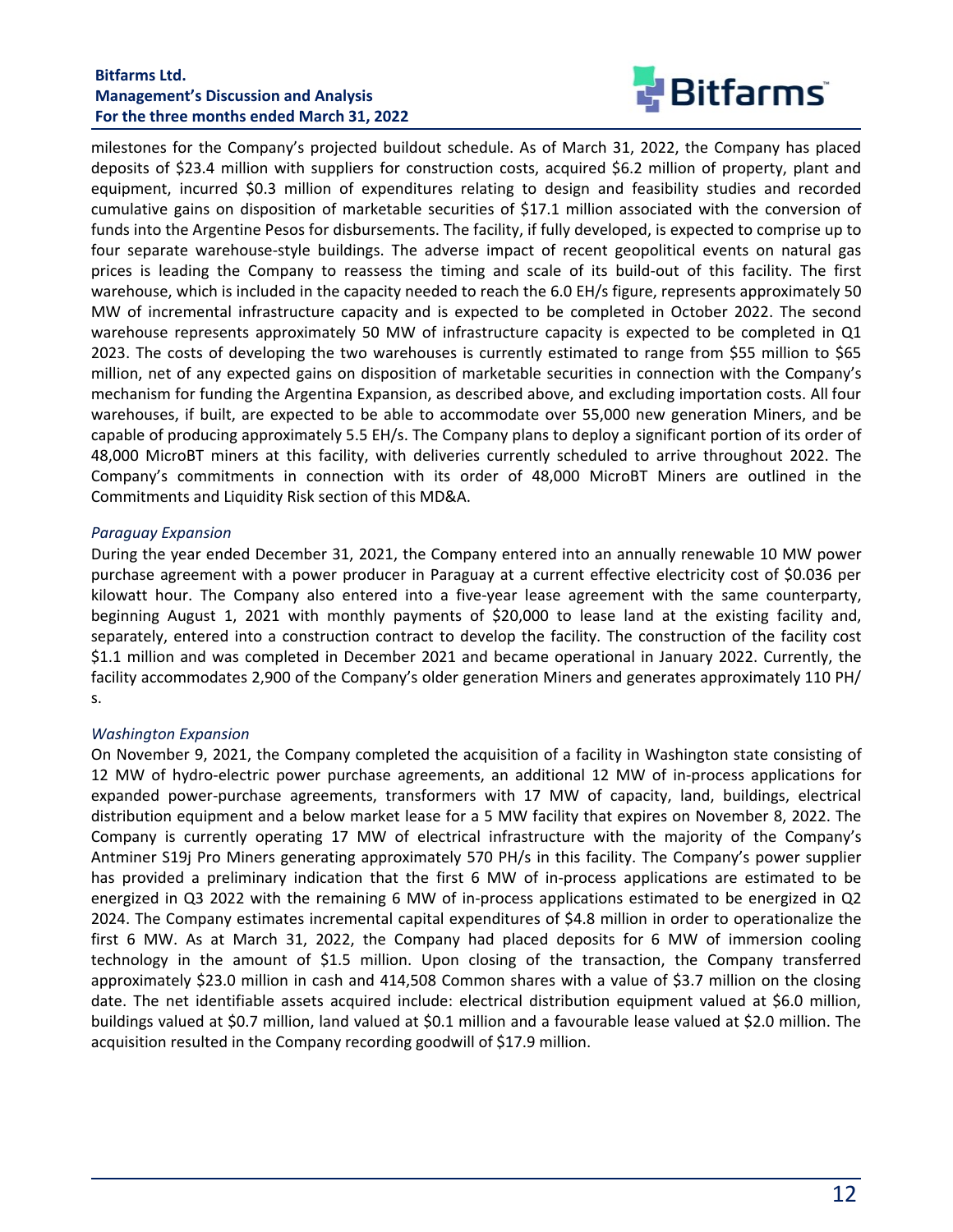

### <span id="page-13-0"></span>Off-Balance Sheet Arrangements

As at May 16, 2022, the Company does not have any off-balance sheet arrangements that have, or are reasonably likely to have, a current or future effect on the financial performance or financial condition of the Company including, without limitation, such considerations as liquidity and capital resources.

## **Share Capital**

As of the date of this MD&A, the Company has 203,115,069 common shares outstanding, 6,092,983 vested and 6,518,750 unvested stock options, 19,452,797 warrants outstanding and 200,000 restricted stock units. There are no preferred shares outstanding.

#### At-The-Market Equity Program

Bitfarms commenced an at-the-market (ATM) equity program on August 16, 2021, by means of a prospectus supplement dated August 16, 2021, to the Company's short form base shelf prospectus dated August 12, 2021, and U.S. registration statement on Form-F-10, which includes the base shelf prospectus. The Company may, at its discretion and from time-to-time sell common shares of the Company as would result in the Company receiving aggregate proceeds of up to \$500 million. During the year ended December 31, 2021, the Company issued 23,922,928 common shares in exchange for gross proceeds of \$150.3 million at an average share price of approximately \$6.28USD. The Company received net proceeds of \$145.6 million after paying commissions of \$4.5 million to the Company's agent, in addition to \$0.2 million of other transaction fees. During the three months ended March 31, 2022, the Company issued 6,820,709 common shares in exchange for gross proceeds of \$27.2 million at an average share price of approximately \$3.99USD. The Company received net proceeds of \$26.3 million after paying commissions of \$0.8 million to the Company's agent, in addition to \$0.1 million of other transaction fees. Since the ATM commenced, the Company has issued 30,743,637 common shares for net proceeds of \$171.9 million as of March 31, 2022.

The Company has used and intends to continue to use the proceeds from the ATM equity program to support the growth and development of the Company's Mining operations, as described under the Expansions section of this MD&A, as well as for working capital and general corporate purposes. Described below are the actual use of proceeds from the commencement of the ATM equity program through March 31, 2022:

#### (U.S. \$ in thousands except where indicated)

| <b>Categories</b>                                                        | Use of proceeds as of<br>March 31, 2022 |         |  |
|--------------------------------------------------------------------------|-----------------------------------------|---------|--|
| <b>MicroBT Miners</b>                                                    | \$                                      | 78,028  |  |
| <b>Bitmain Miners</b>                                                    |                                         | 21,852  |  |
| Washington Expansion                                                     |                                         | 24,491  |  |
| Sherbrooke Expansion                                                     |                                         | 14,575  |  |
| Argentina Expansion, net of gain on disposition of marketable securities |                                         | 18,376  |  |
| Cowansville Expansion                                                    |                                         | 573     |  |
| Paraguay Expansion                                                       |                                         | 3,114   |  |
|                                                                          | Ś                                       | 161,009 |  |

There has been no impact on the ability of the Company to achieve its business objectives and milestones. The Company intends to continue to explore expansion opportunities in new and existing facilities, subject to market conditions and the ability to continue to obtain suitable financing.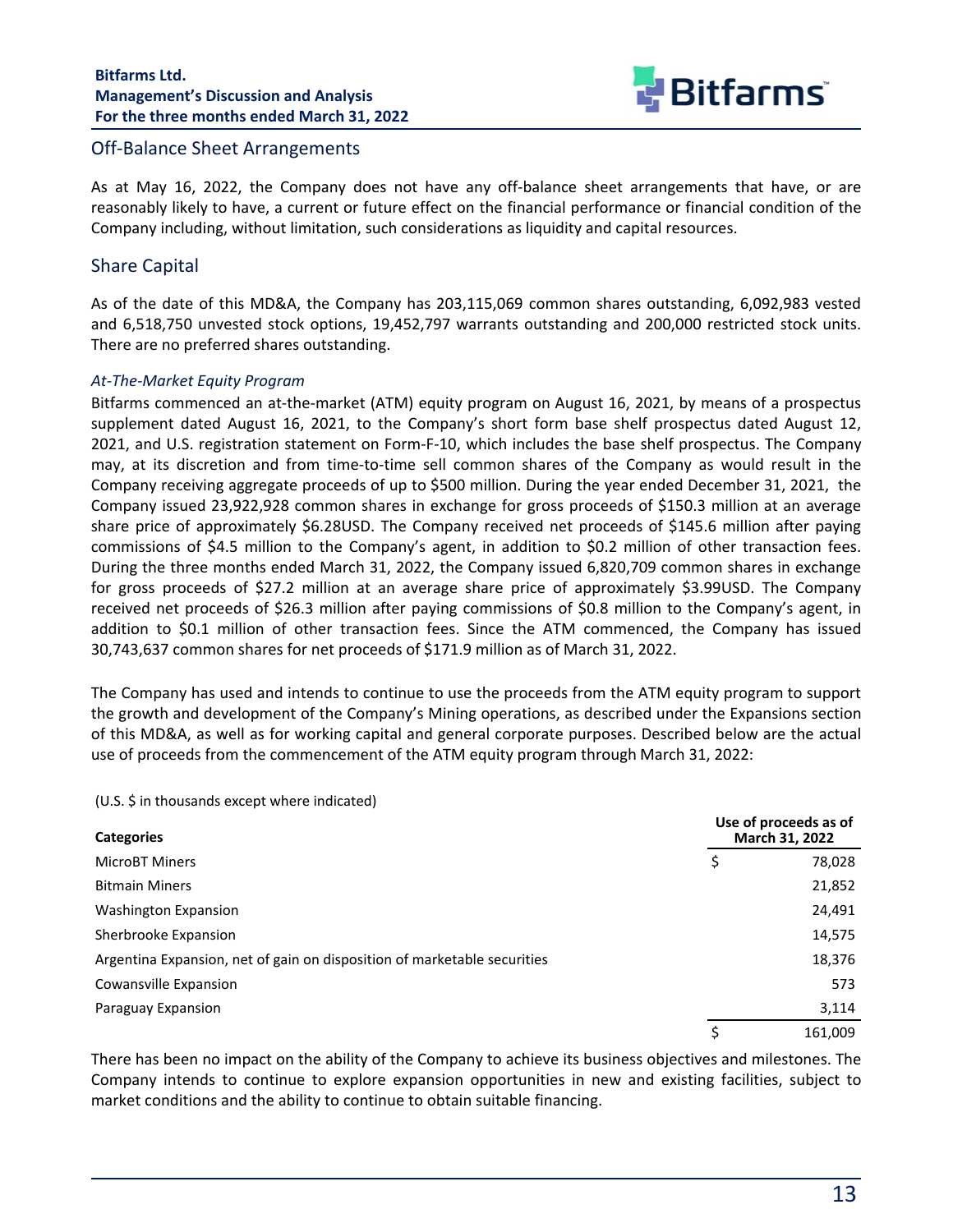

### <span id="page-14-0"></span>Financial Instruments and Risks

The Company's financial assets include cash, trade receivables, and other assets. The Company's financial liabilities include trade payables and accrued liabilities, credit facility, and long-term debt.

The Company's financial instruments expose it primarily to credit, counterparty, liquidity, foreign currency, concentration and custody of digital assets risks.

#### *Credit Risk and Counter Party Risk*

Credit risk and counter party risk is the risk of an unexpected loss if a third party fails to meet its contractual obligations, including cash and cash equivalents. There is a risk of suppliers of mining hardware failing to meet their contractual obligations, that may result in late deliveries or significant long-term deposits and equipment prepayments that are not realized. The Company attempts to mitigate this risk by procuring mining hardware from larger more established suppliers with whom the company has existing relationships and knowledge of their reputation in the market, as described in Note 8 of the first quarter 2022 unaudited interim period condensed consolidated financial statements. The Company also insures the majority of its construction deposits for the Argentina facility in order to mitigate the risk of supplier's not meeting their contractual obligations. The risk regarding cash and cash equivalents is mitigated by holding the majority of the Company's cash and cash equivalents through a Canadian chartered bank. The credit risk regarding trade receivables are derived mainly from sales to Volta's third-party customers. The Company performs ongoing credit evaluations of its customers. An allowance for doubtful accounts is determined based on amounts that the Company has determined to be doubtful of collection. The allowance for doubtful accounts is based on management's assessment of a customer's credit quality as well as subjective factors and trends, including the aging of receivable balances.

#### *Commitments and Liquidity Risk*

Liquidity risk is the risk that the Company will not be able to pay its financial obligations when they become due. The Company's policy is to monitor its cash balances, Bitcoin holdings and planned cash flows generated from operations and financing activities to ensure, as far as possible, that it maintains sufficient liquidity to meet its projected financial obligations.

The Company has entered into agreements with Mining hardware manufacturers that require significant deposits in advance of receiving the revenue generating equipment. The Company may manage its capital structure by issuing equity, obtaining loan financing, adjusting capital spending, or disposing of assets in order to maintain sufficient liquidity to meet its contractual obligations with Mining hardware manufacturers.

The Company has deposits on Mining hardware and electrical components in the amount of \$70.9 million. These deposits are mainly for orders placed on 48,000 Whatsminer miners and 1,200 Antminers with expected delivery throughout 2022. The table below outlines the Company's remaining payment obligations in connection with the 48,000-unit and 1,200 Antminer purchase agreements described above, presented in thousands of U.S. dollars:

|                                        | March 31, |
|----------------------------------------|-----------|
|                                        | 2022      |
| Three months ending June 30, 2022      | 51.276    |
| Three months ending September 30, 2022 | 28.391    |
| Three months ending December 31, 2022  | 13.890    |
|                                        | 93.557    |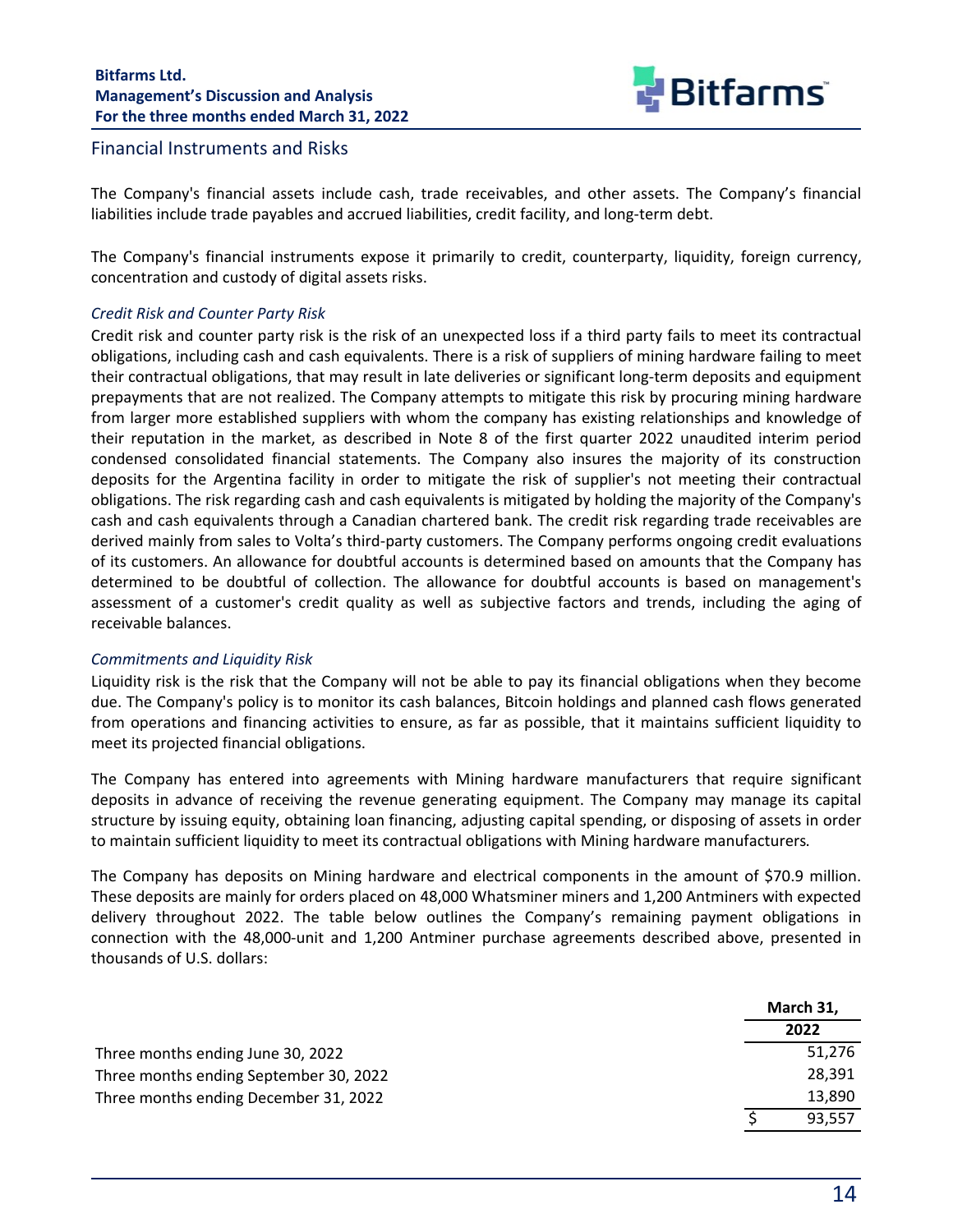

The Company will require additional sources of financing to meet the payment obligations included in the table above. If the Company were unable to obtain such financing, or if the Bitcoin price and network difficulty adversely impacted the Company's liquidity, then the Company may have difficulty meeting its payment obligations. If the Company were unable to meet its payment obligations, there could result in the loss of equipment prepayments and deposits paid by the Company under the purchase agreements and remedial legal measures taken against the Company which may include damages and forced continuance of the contractual arrangement. Under these circumstances, the Company's growth plans and ongoing operations could be adversely impacted.

The Company has observed high demand and supply constraints for Mining hardware in recent periods. In order to meet its growth objectives, the Company may enter into additional contracts for Mining hardware that may require significant additional deposits and fixed contractual payments. These contracts would be subject to risks that are similar to the Company's existing contracts, mainly with respect to the Company's liquidity and ability to meet its payment obligations as well as counterparty risks, including delays in delivery and deposits that may not be realized.

Lease liabilities include financial obligations with contractual maturities, inclusive of interest, presented in thousands of U.S. dollars as of March 31, 2022, as follows:

|                     | March 31,        |
|---------------------|------------------|
|                     | 2022             |
| 2022                | 5,208<br>ς       |
| 2023                | 2,846            |
| 2024                | 2,111            |
| 2025                | 1,982            |
| 2026 and thereafter | 7,721            |
|                     | 19,868<br>c<br>э |

Long-term debt includes financial obligations with contractual maturities, inclusive of interest on long-term debt, and the Company's revolving credit facility, presented in thousands of U.S. dollars as of March 31, 2022, as follows:

|                     | March 31, |
|---------------------|-----------|
|                     | 2022      |
| 2022                | 122,964   |
| 2023                | 18,518    |
| 2024 and thereafter | 2,717     |
|                     | 144,199   |

The Company's credit facility, with an outstanding balance of \$100.0 million as of March 31, 2022, is secured by Bitcoin, with the minimum value of Bitcoin pledged as collateral calculated as 143% of the amount borrowed. The Company is required to contribute additional collateral to the Lender any time the value of the Bitcoin pledged as collateral is below 133% of the amount borrowed. The Company also has the right to require the Lender to return any Bitcoin when the value of the Bitcoin pledged as collateral exceeds 143% of the amount borrowed. A substantial decrease in Bitcoin price may result in the Company being unable to meet the minimum Bitcoin collateral requirements, which could result in the disposition of the Company's Bitcoin pledged as collateral by the Lender or repayment of the facility in fiat currency on demand.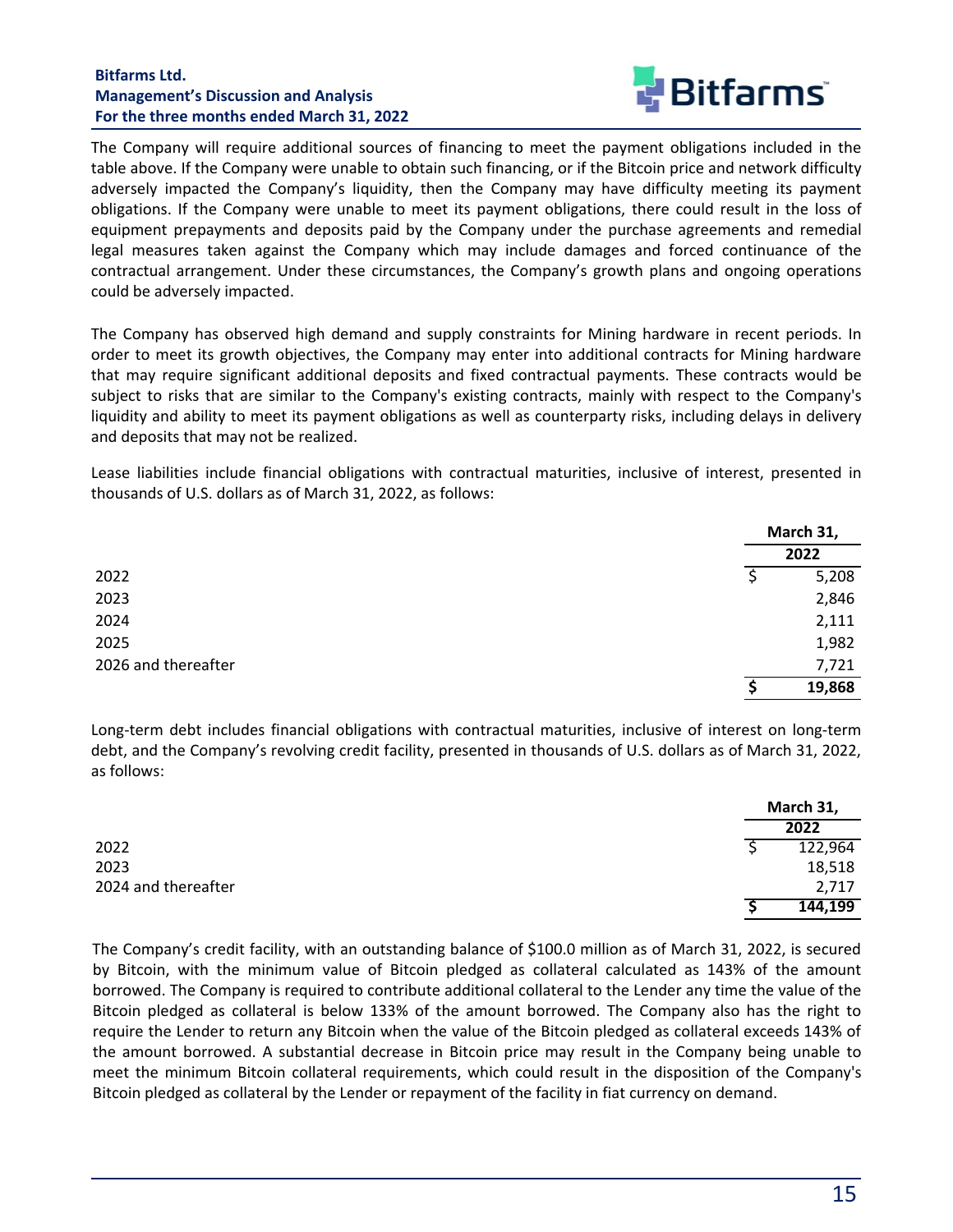

### *Foreign Currency Risk*

The Company is exposed to fluctuations in currency exchange rates, which could negatively affect its financial condition and results of operations. Exchange rate fluctuations may affect the costs that the Company incurs in its operations. Cryptocurrencies are generally sold in U.S. dollars and the Company's costs with respect to its Canadian and Argentine operations are incurred principally in Canadian dollars and the Argentine Peso. The appreciation of non-U.S. dollar currencies against the U.S. dollar could increase the cost of Mining and the Company's expansion activities in U.S. dollar terms. In addition, the Company holds cash balances in U.S. dollars, Canadian dollars and Argentine Pesos, the values of which are impacted by fluctuations in currency exchange rates. In particular, the Company expects to hold cash and significant value-added taxes receivable in Argentine Pesos. Historically, the Argentina Peso has devalued significantly when compared to the U.S. dollar due to high levels of inflation in Argentina, which may result in the Company incurring future foreign exchange losses on its Argentine Peso denominated balances. As described in the *Argentina Expansion*, the power purchase agreements allows the power producer to renegotiate the \$0.02 per kilowatt hour rate if the ratio of the exchange rate under the blue-chip swap mechanism used in Argentina to the official exchange rate is less than 1.50.

#### *Concentration risk*

Concentration risk arises as a result of the concentration of exposures within the same category, whether it is geographical location, product type, industry sector or counterparty type. The Company is primarily engaged in the cryptocurrency mining industry that is a highly volatile market with significant inherent risk. The Company also holds a significant portion of its working capital in Bitcoin and has a revolving credit facility collateralized by Bitcoin and subject to margin calls. A significant decline in the market prices of cryptocurrencies, an increase in the difficulty of cryptocurrency mining, changes in the regulatory environment and adverse changes in other inherent risks can significantly negatively impact the Company's operations and the carrying value of its assets. The Company does not currently hedge the conversion of cryptocurrencies to fiat currency.

### *Custody of digital assets*

The Company's crypto assets, currently Bitcoin, is mined to multi-signature wallets that the Company controls. On a regular basis, the Company transfers Bitcoin from its multi-signature wallets to an external third-party custodian, Coinbase Custody, LLC ("Coinbase Custody"). Coinbase Custody is a US based fiduciary and qualified custodian under New York Banking Law and is licensed by the State of New York to custody digital assets. Currently, Coinbase Custody provides only custodial services to the Company and does not use a subcustodian. Coinbase Custody is not a related party to the Company. Coinbase Custody is a fiduciary of § 100 of the New York Banking Law and is licensed to custody its clients' digital assets in trust on their behalf. Coinbase Custody is a qualified custodian for purposes of § 206 (4) -2(d)(6) of the Advisers Act.

In early January 2021, the Company implemented a Bitcoin retention program, pursuant to which the Company has added 5,831 Bitcoin valued at \$170.8 million to its balance sheet as of May 13, 2022. As of the date of this MD&A, 99% of the Company's Bitcoin are held in custody with Coinbase Custody or held as collateral within Coinbase Custody by Galaxy Digital LLC, the counterparty to the Company's revolving credit facility.

Coinbase Custody maintains an insurance policy of \$320 million for its cold storage, however, the Company cannot ensure that the limits of this policy would be available to the Company or, if available, sufficient to make the Company whole for any Bitcoins that are lost or stolen. The Company is unaware of: (i) any security breaches involving Coinbase Custody which have resulted in the Company's crypto assets being lost or stolen, and (ii) anything with regards to Coinbase Custody's operations that would adversely affect the Company's ability to obtain an unqualified audit opinion on its audited financial statements. In its quarterly filings published May 10, 2022, Coinbase disclosed that in the event of bankruptcy custodially held crypto assets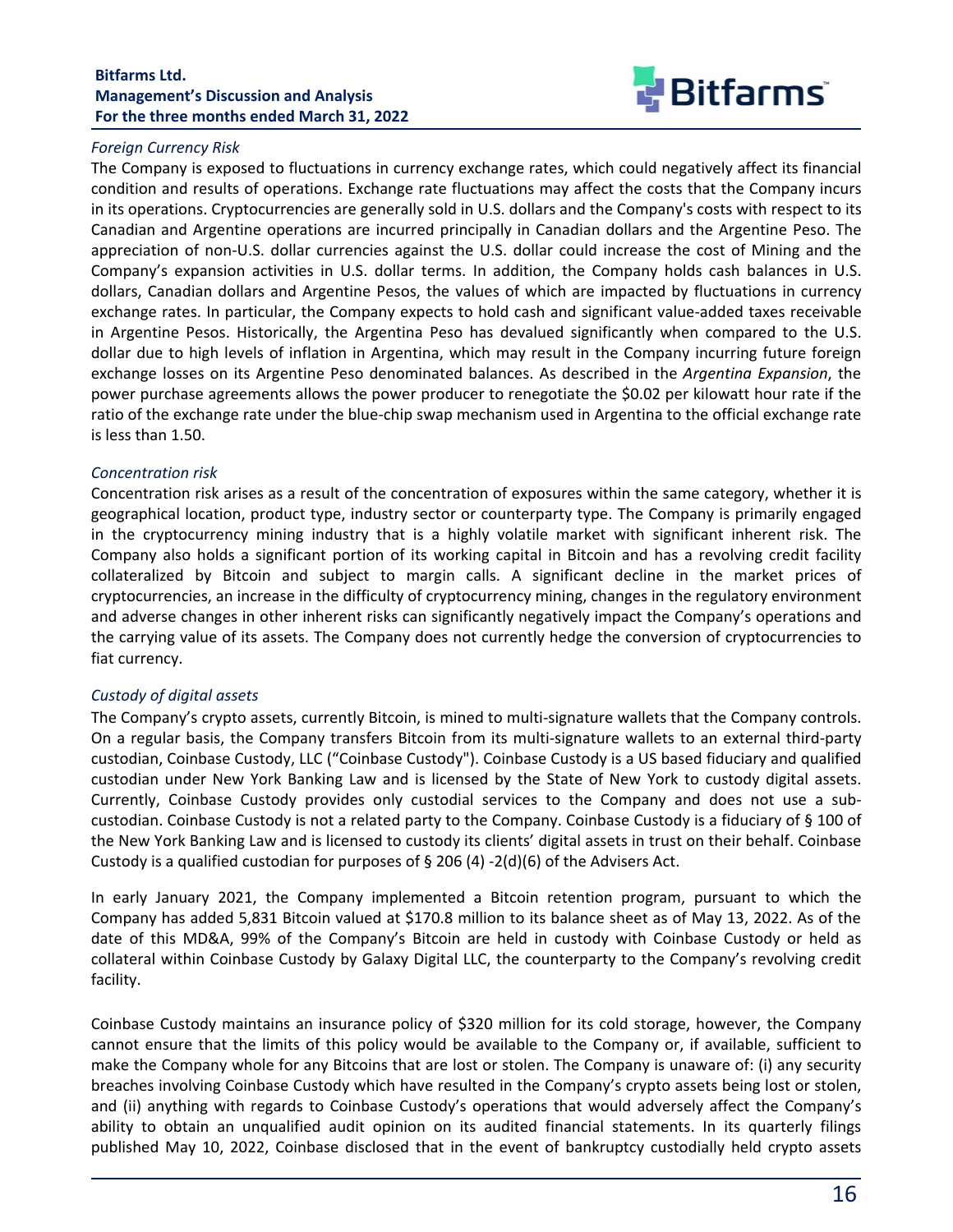

<span id="page-17-0"></span>could be considered to be the property of a bankruptcy estate, and that in the event of a bankruptcy, the crypto assets held in custody could be subject to bankruptcy proceedings with Coinbase Custody's customers being treated as general unsecured creditors. The Company's crypto assets held in custody with Coinbase may not be recoverable in the event of bankruptcy by Coinbase or its affiliates. Regardless of efforts made by the Company to securely store and safeguard assets, there can be no assurance that the Company's cryptocurrency assets will not be defalcated through hacking or other forms of theft.

## Risk Factors

The Company is subject to a number of risks and uncertainties and is affected by several factors which could have a material adverse effect on the Company's business, financial condition, operating results, and/or future prospects. These risks should be considered when evaluating an investment in the Company and may, among other things, cause a decline in the price of the Corporation's shares.

The risks and uncertainties which Management considers as the most material to the Corporation's business are described in the section entitled, Other Risks, of the Company's MD&A for the year-ended December 31, 2021 dated March 28, 2022. Other than the disclosure above, these risks and uncertainties have not materially changed.

## Related Party Transactions

During the three months ended March 31, 2022, the Company had the following transactions with related parties:

- 1. Bitfarms made rent payments totaling approximately \$0.1 million for the three months ended March 31, 2022, (three months ended March 31, 2021: \$0.1 million) to companies controlled by certain directors.
- 2. Bitfarms entered into consulting agreements with two of the directors. The consulting fees charged by directors totaled approximately \$0.2 million for three months ended March 31, 2022 (three months ended March 31, 2021: \$0.1 million).

The transactions listed above were incurred in the normal course of operations.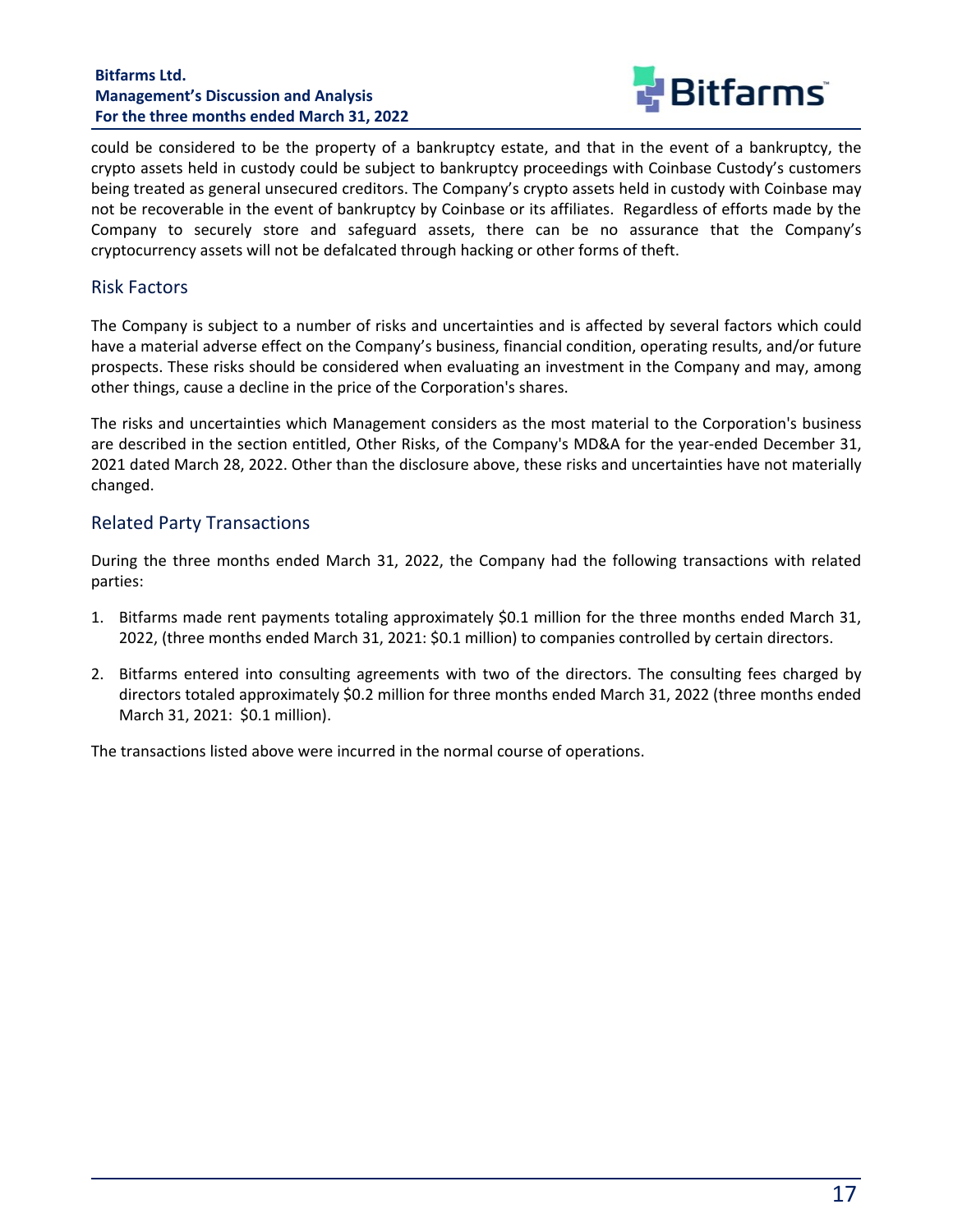

#### <span id="page-18-0"></span>Recent and Subsequent Events

#### At-The-Market Equity Program

During the period from April 1, 2022, to May 16, 2022, the Company issued 1,488,467 common shares in exchange for gross proceeds of \$4.7 million at an average share price of approximately 3.16 USD. The Company received net proceeds of \$4.6 million after paying commissions of \$0.1 million to the Company's agent. 

#### *Extension of lease in Saint-Hyacinthe*

On April 1, 2022, the Company signed a lease extension for its facility in Saint-Hyacinthe, Quebec for 5 years with monthly payments totaling \$31 (\$38,667 CAD) which is expected to take effect in October 2022.

## Significant Accounting Estimates

The Company's unaudited interim condensed consolidated financial statements have been prepared in accordance with IAS 34, "Interim Financial Reporting," as issued by the International Accounting Standards Board and are based on the same accounting policies as those used in the preparation of the Company's audited consolidated financial statements for the year ended December 31, 2021.

Please refer to Note 2, Basis of presentation and significant accounting policies and Note 3, Significant accounting judgement and estimates, of the Company's 2021 audited consolidated financial statements for more information about the significant accounting policies and the significant accounting judgments and estimates used to prepare the unaudited interim condensed consolidated financial statements, respectively.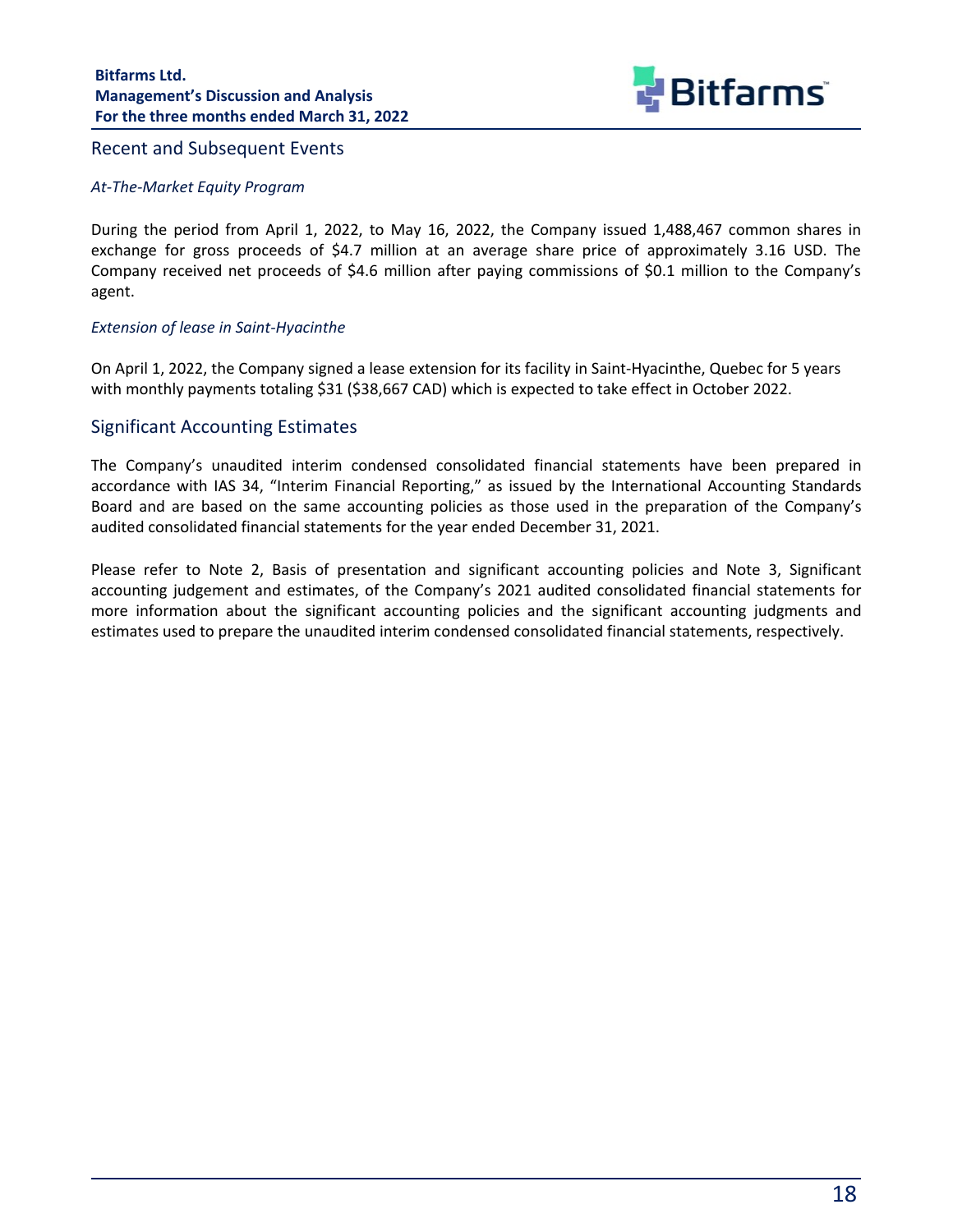

## <span id="page-19-0"></span>Caution Regarding Forward-Looking Statements

This MD&A contains forward-looking statements about the Company's objectives, plans, goals, aspirations, strategies, financial condition, results of operations, cash flows, performance, prospects, opportunities and legal and regulatory matters. Specific forward-looking statements in this MD&A include, but are not limited to, statements with respect to the Company's anticipated future results, events and plans, strategic initiatives, future liquidity, and planned capital investments. Forward-looking statements are typically identified by words such as "expect", "anticipate", "believe", "foresee", "could", "estimate", "goal", "intend", "plan", "seek", "strive", "will", "may", "maintain", "achieve", "grow", "should" and similar expressions, as they relate to the Company and its management.

Forward-looking statements reflect the Company's current estimates, beliefs and assumptions, which are based on management's perception of historical trends, current conditions and expected future developments, as well as other factors it believes are appropriate in the circumstances. The Company's expectation of operating and financial performance is based on certain assumptions including assumptions about operational growth, anticipated cost savings, operating efficiencies, anticipated benefits from strategic initiatives, future liquidity, and planned capital investments. The Company's estimates, beliefs and assumptions are inherently subject to significant business, economic, competitive and other uncertainties and contingencies regarding future events and as such, are subject to change. The Company can give no assurance that such estimates, beliefs and assumptions will prove to be correct.

Numerous risks and uncertainties could cause the Company's actual results to differ materially from those expressed, implied or projected in the forward-looking statements. Such risks and uncertainties include:

- Bitcoin Halving event;
- COVID 19 pandemic;
- Counterparty risk;
- the availability of financing opportunities and risks associated with economic conditions, including Bitcoin price and Bitcoin network difficulty;
- the speculative and competitive nature of the technology sector;
- dependency in continued growth in blockchain and cryptocurrency usage;
- limited operating history and share price fluctuations;
- cybersecurity threats and hacking;
- controlling shareholder risk;
- risk related to technological obsolescence and difficulty in obtaining hardware;
- economic dependence on regulated terms of service and electricity rates
- increases in commodity prices or reductions in the availability of such commodities could adversely impact our results of operations;
- permits and licenses;
- server failures;
- global financial conditions;
- tax consequences;
- environmental regulations and liability;
- erroneous transactions and human error;
- facility developments;
- non-availability of insurance;
- loss of key employees;
- lawsuits and other legal proceedings and challenges;
- conflict of interests with directors and management;
- political and regulatory risk;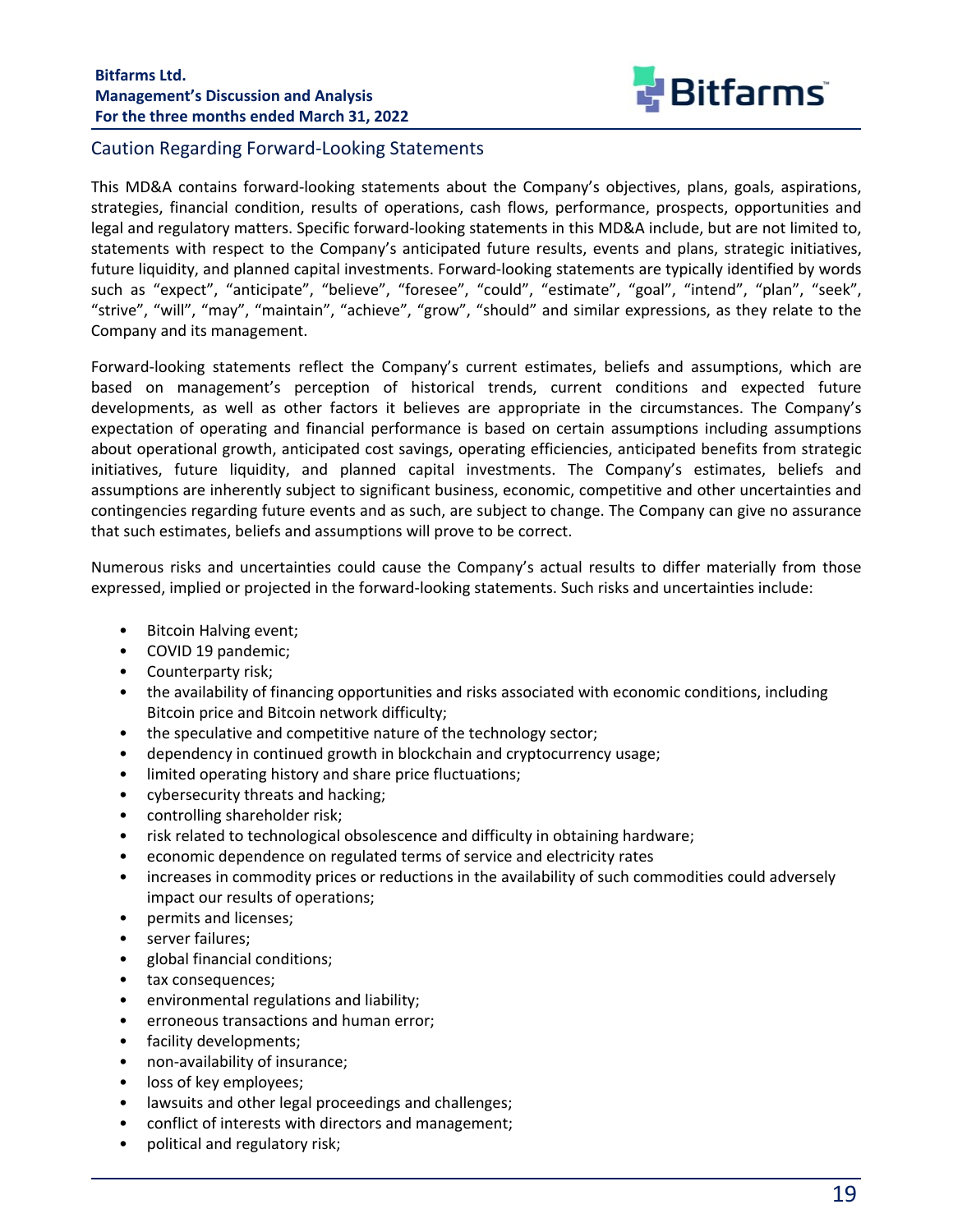

- <span id="page-20-0"></span>• adoption of ESG practices and the impacts of climate change;
- third party supplier risks; and
- other factors beyond the Company's control.

The above is not an exhaustive list of the factors that may affect the Company's forward-looking statements. For a complete list of factors that could affect the Company, please refer to the risk factors contained in the section "Risk Factors" of the Annual Information Form of the Company dated March 28, 2022. Other risks and uncertainties not presently known to the Company or that the Company presently believes are not material could also cause actual results or events to differ materially from those expressed in its forward-looking statements. Readers are cautioned not to place undue reliance on these forward-looking statements, which reflect the Company's expectations only as of the date of this MD&A. Except as required by law, the Company does not undertake to update or revise any forward-looking statements, whether as a result of new information, future events or otherwise.

## Caution Regarding Non-IFRS Financial Performance Measures

This MD&A makes reference to certain measures that are not recognized under IFRS and do not have a standardized meaning prescribed by IFRS. They are therefore unlikely to be comparable to similar measures presented by other companies. The Company uses non-IFRS measures including "EBITDA," "EBITDA margin," "Adjusted EBITDA," "Adjusted EBITDA margin," "Gross mining profit," and "Gross mining margin" as additional information to complement IFRS measures by providing further understanding of the Company's results of operations from management's perspective.

EBITDA and EBITDA margin are common measures used to assess profitability before the impact of different financing methods, income taxes, depreciation of capital assets and amortization of intangible assets. Adjusted EBITDA and Adjusted EBITDA margin are measures used to assess profitability before the impact of all of the items in calculating EBITDA in addition to certain other non-cash expenses. Gross mining profit and Gross mining margin are measures used to assess profitability after power costs in cryptocurrency production, the largest variable expense in Mining. Management uses non-IFRS measures in order to facilitate operating performance comparisons from period to period and to prepare annual operating budgets.

"EBITDA" is defined as net income (loss) before: (i) interest expense; (ii) income tax expense; and (iii) depreciation and amortization. "EBITDA margin" is defined as the percentage obtained when dividing EBITDA by Revenues. "Adjusted EBITDA" is defined as EBITDA adjusted to exclude: (i) share-based compensation; (ii) non-cash finance expenses; (iii) asset impairment charges; (iv) revaluation gains or losses on digital assets and (v) other non-cash expenses. "Adjusted EBITDA margin" is defined as the percentage obtained when dividing Adjusted EBITDA by Mining related Revenues. "Gross mining profit" is defined as Gross Profit before: (i) nonmining revenues; (ii) depreciation and amortization; (iii) purchase of electrical components and other expenses; and (iv) electrician salaries and payroll taxes. "Gross mining margin" is defined as the percentage obtained when dividing Gross mining profit by Mining related revenues.

These measures are provided as additional information to complement IFRS measures by providing further understanding of the Company's results of operations from management's perspective. Accordingly, they should not be considered in isolation nor as a substitute for analysis of the Company's financial information reported under IFRS. Reconciliations from IFRS measures to non-IFRS measures are included throughout this MD&A.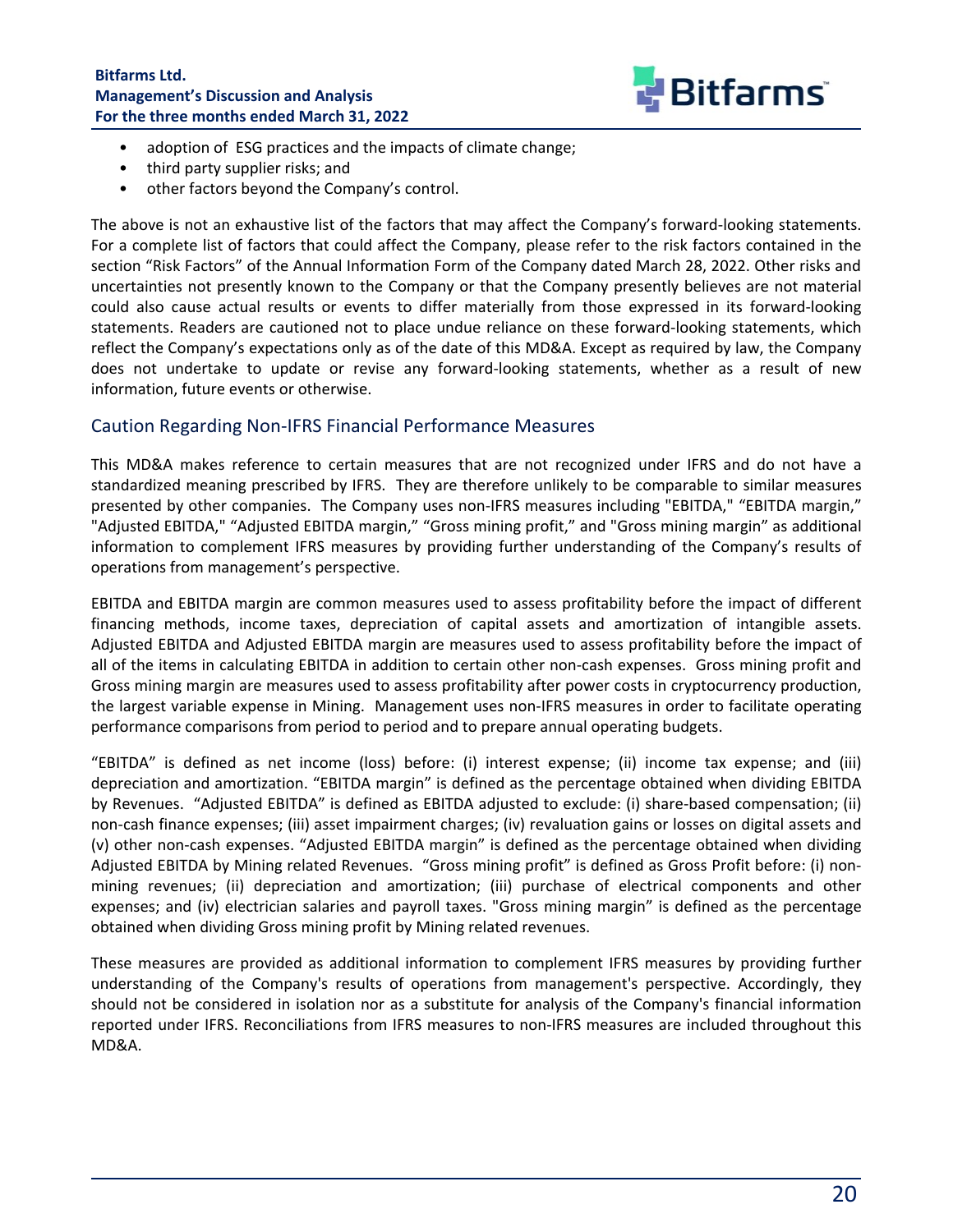

## <span id="page-21-0"></span>Internal Controls

#### *Changes in internal control over financial reporting*

There have been no changes in the Company's internal control over financial reporting that have materially affected, or are reasonably likely to materially affect, the Company's internal control over financial reporting during the quarter ended March 31, 2022.

## **Additional Information**

Additional information and other publicly filed documents relating to the Company are available through the internet on SEDAR at www.sedar.com.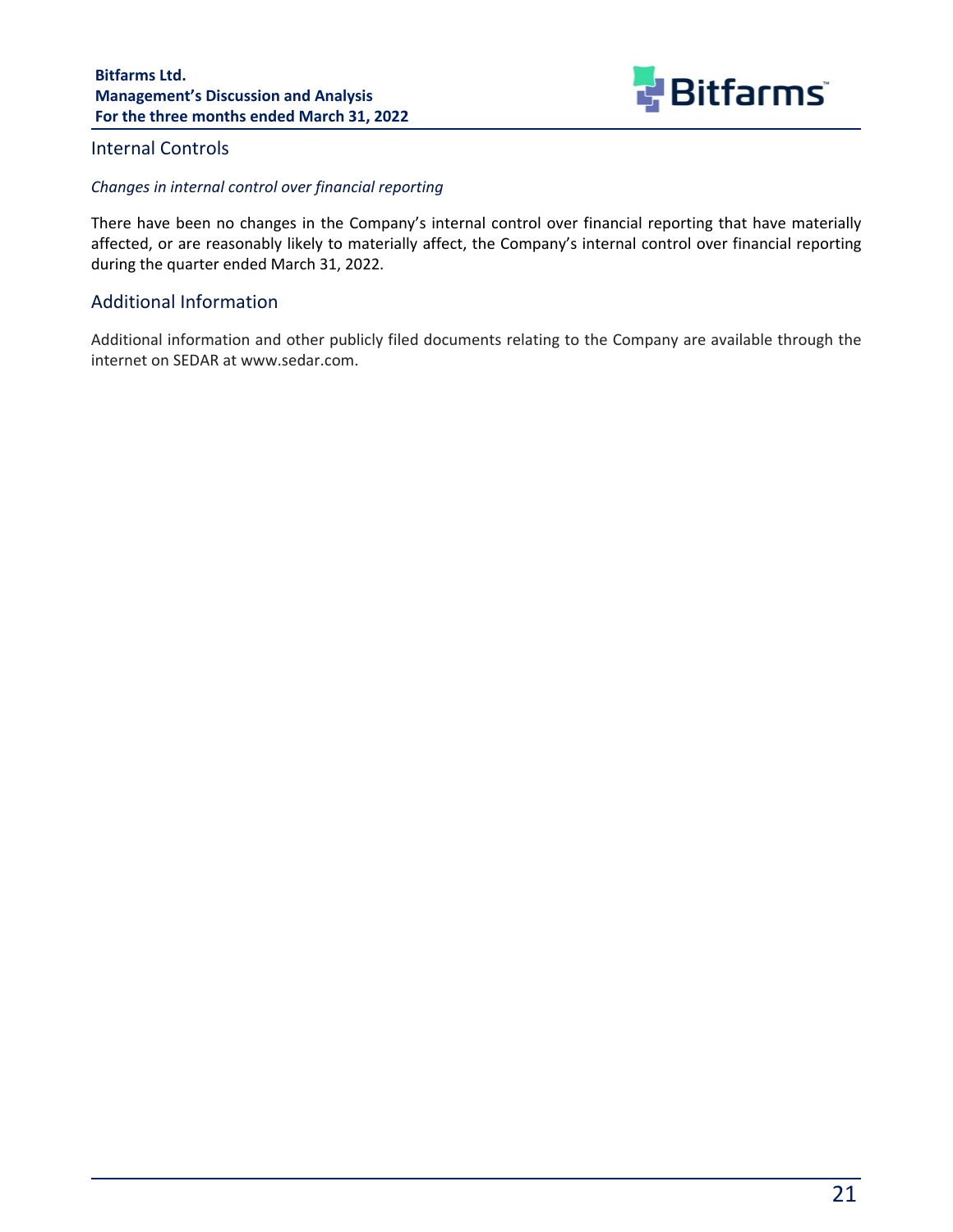

## <span id="page-22-0"></span>Glossary of Terms

ASIC: ASIC stands for Application Specific Integrated Circuit and refers primarily to specific computer devices designed to solve the SHA-256 algorithm, as well as other machines used in the Mining of Litecoin which use the Scrypt algorithm.

**Bitcoin:** Bitcoin is a decentralized digital currency that is not controlled by any centralized authority (e.g. a government, financial institution or regulatory organization) that can be sent from user to user on the Bitcoin network without the need for intermediaries to clear transactions. Transactions are verified through the process of Mining and recorded in a public ledger known as the Blockchain. Bitcoin is created when the Bitcoin network issues Block Rewards through the Mining process.

**Block Reward:** A Bitcoin block reward refers to the new bitcoin that are awarded by the Blockchain network to eligible cryptocurrency miners for each block they successfully mine. The current block reward is 6.25 Bitcoin per block.

**Blockchain:** A Blockchain is a cloud-based public ledger that exists on computers that participate on the network globally. The Blockchain grows as new sets of data, or 'blocks', are added to it through Mining. Each block contains a timestamp and a link to the previous block, such that the series of blocks form a continuous chain. Given that each block has a separate hash and each hash requires information from the previous block, altering information an established block would require recalculating all the hashes on the Blockchain which would require an enormous and impracticable amount of computing power. As a result, once a block is added to the Blockchain it is very difficult to edit and impossible to delete.

**Exahash:** One quintillion (1,000,000,000,000,000,000) hashes per second or one million Terahash

**Hash:** A hash is a function that converts or maps an input of letters and numbers into an encrypted output of a fixed length, which outputs are often referred to as hashes. A hash is created using an algorithm. The algorithm used in the validation of Bitcoin transactions is the SHA-256 algorithm.

**Hashrate:** Hashrate refers to the number of hash operations performed per second and is a measure of computing power in Mining cryptocurrency.

**Megawatt:** A megawatt is 1,000 kilowatts of electricity and, in the industry of cryptocurrency Mining, is typically a reference to the number of megawatts of electricity per hour that is available for use.

**Miners:** ASICs used by the Company to perform Mining.

**Mining:** Mining refers to the process of using specialized computer hardware, and in the case of the Company, ASICs, to perform mathematical calculations to confirm transactions and increase security for the Bitcoin Blockchain. As a reward for their services, Bitcoin Miners collect transaction fees for the transactions they confirm, along with newly created Bitcoin as Block Rewards.

**Mining Pool:** A Mining pool is a group of cryptocurrency miners who pool their computational resources, or Hashrate, in order to increase the probability of finding a block on the Bitcoin Blockchain. Mining pools administer regular payouts to mitigate the risk of Miners operating for a prolonged period of time without finding a block.

**Network Difficulty:** Network difficulty is a unitless measure of how difficult it is to find a hash below a given target. The Bitcoin network protocol automatically adjusts Network Difficulty by changing the target every 2,016 blocks hashed based on the time it took for the total computing power used in Bitcoin Mining to solve the previous 2,016 blocks such that the average time to solve each block is ten minutes.